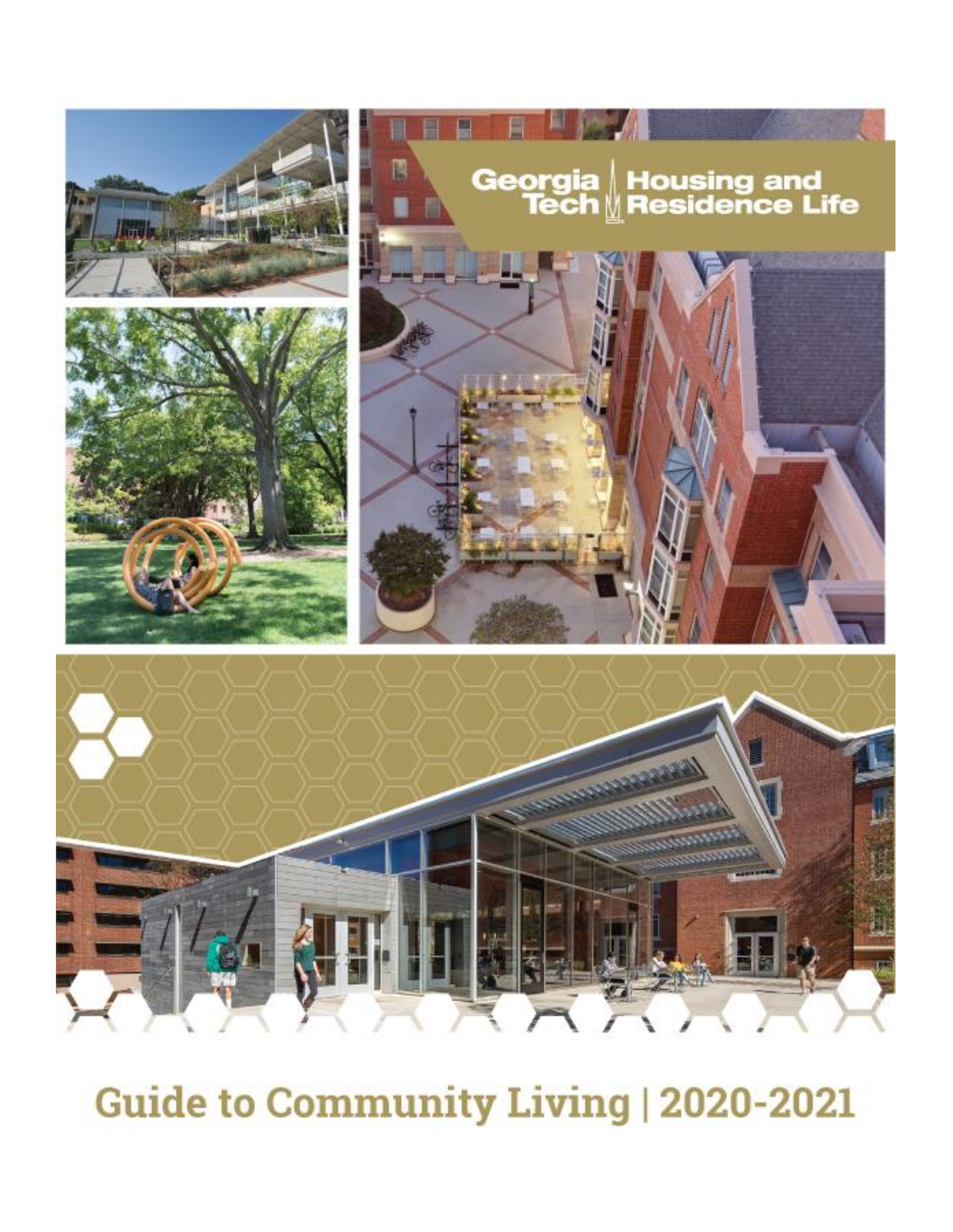## **Table of Contents**

| Campus Services, Department of Housing and Residence Life, and Residence Life Statements 3 |  |
|--------------------------------------------------------------------------------------------|--|
|                                                                                            |  |
|                                                                                            |  |
|                                                                                            |  |
|                                                                                            |  |
|                                                                                            |  |
|                                                                                            |  |
|                                                                                            |  |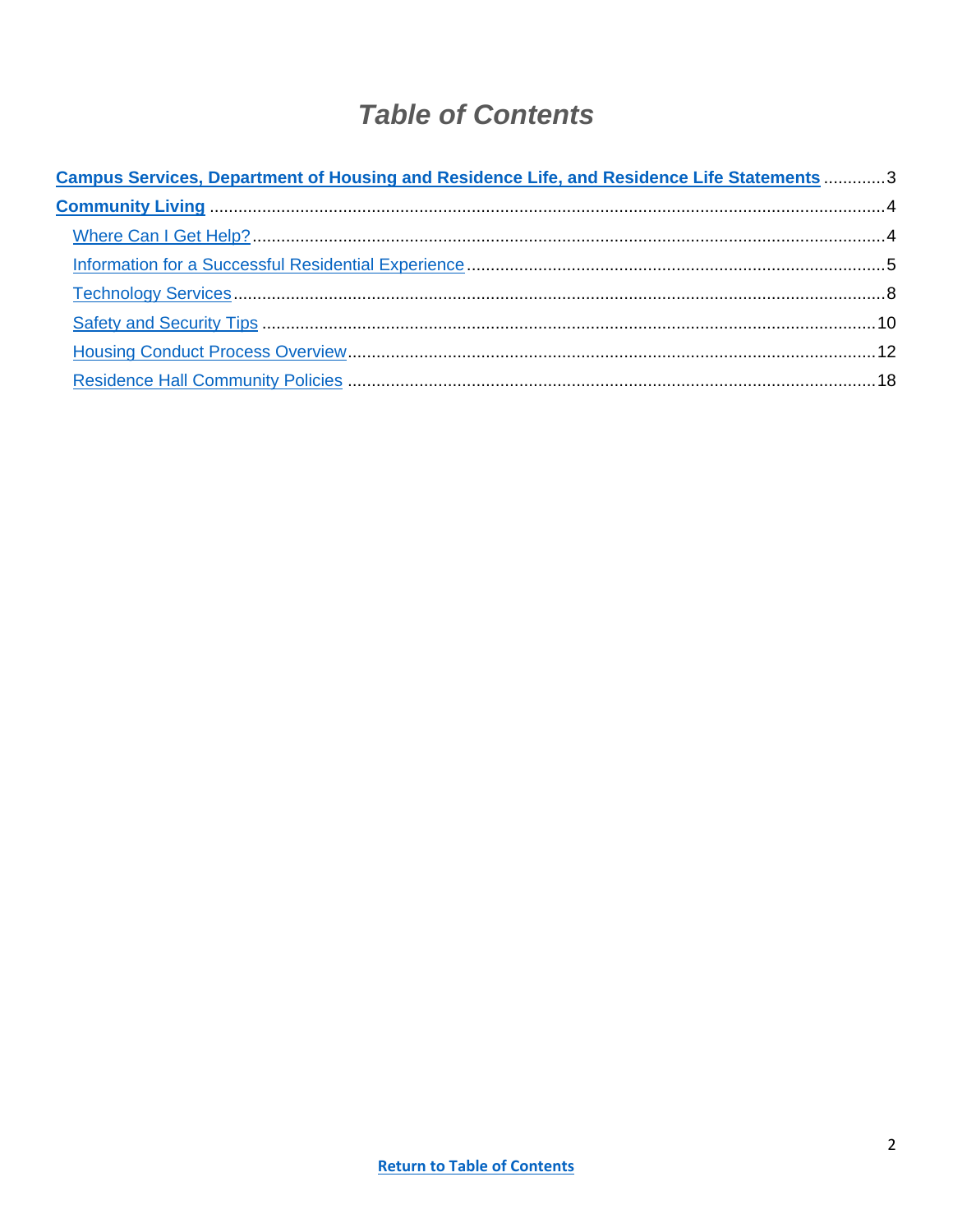## <span id="page-2-0"></span>**Campus Services Mission Statement**

Campus Services facilitates the creation of a vibrant learn, live, work, play community and enhances the quality of campus life for students, faculty, staff and guests through the delivery of extraordinary services, programs and facilities.

We support the strategic direction of Georgia Tech and foster an atmosphere of collaboration with the Institute and its global partners. We seek to set the standards for excellence on the campus and in the country by continuously refining and improving Campus Services in a market driven environment.

Our diverse departments support the well-being of students, encourage students to develop personal responsibility as consumers, citizens and leaders, and assist in creating an environment that fosters academic success.

Campus Services provides legendary customer service for the campus community by attracting and retaining world-class talent. We develop dynamic leaders and apply innovative, efficient solutions to complex problems. As conscientious stewards, we attract the necessary resources for future growth and development to enhance the excellence of education and research at Georgia Tech.

## **Department of Housing and Residence Life Mission Statement**

The Department of Housing and Residence Life offers quality, safe, well-maintained residential facilities.

We encourage, promote, and facilitate customer focused programs and services which attract students to our facilities and to Georgia Tech.

We provide physical, programmatic, and technological systems to enhance the quality of life on campus, to support the academic needs of resident students and to complement the academic goals of the Institute.

## **Residence Life Vision Statement**

As Residence Life, we commit to the creation of environments in alignment with the Institute's values by facilitating purposeful opportunities for residents to live, learn, work, and play. Such environments, and their activities, will motivate students to serve as Georgia Tech leaders in society.

## **Commitment to Diversity**

Diversity is a community value at Georgia Institute of Technology and students can benefit from our increasingly diverse environment. Inclusion, equity, diversity, and justice are the core of our academic mission. Tech aspires to be an Institute that embraces and leverages diversity in all its forms and pursues excellence.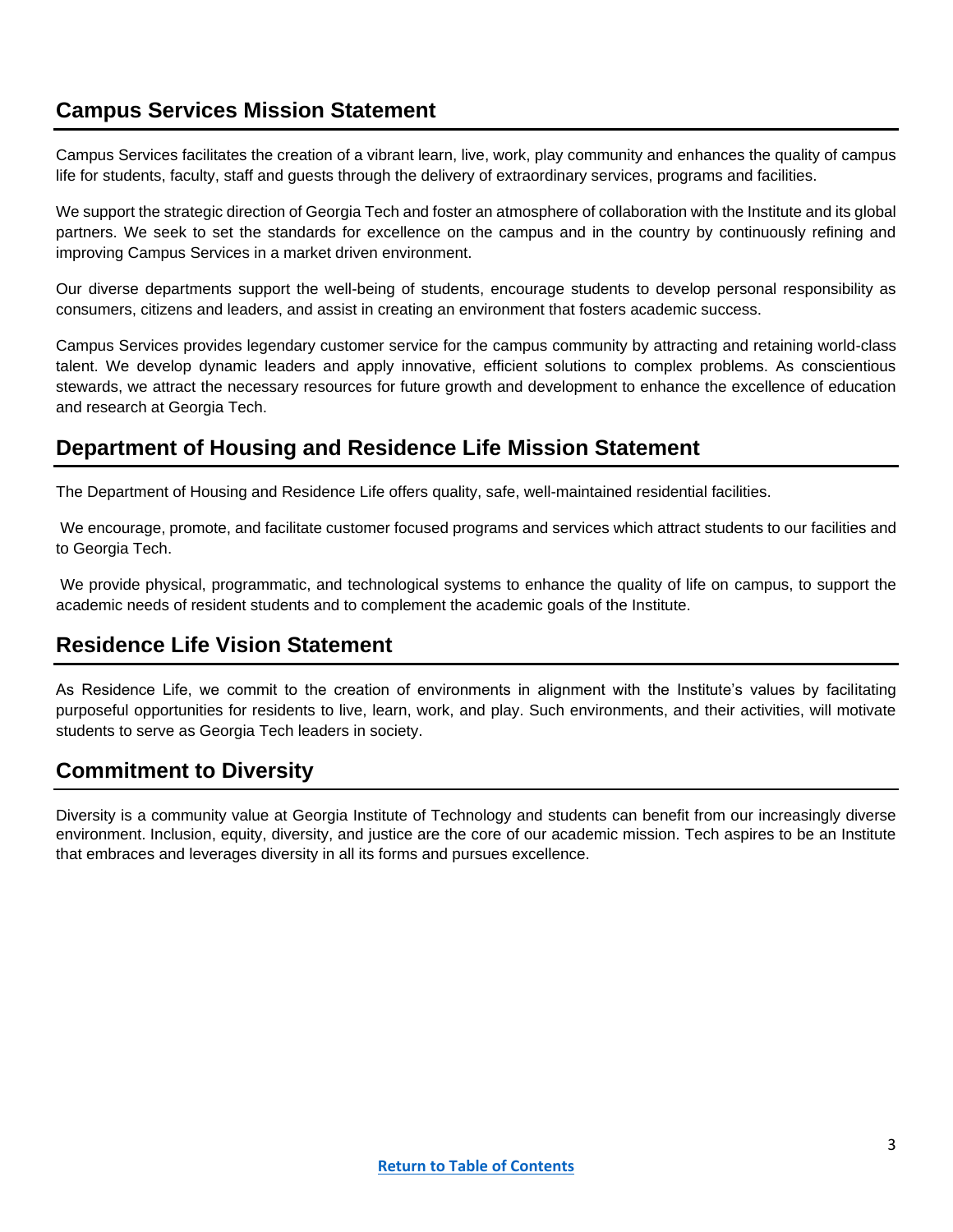## *Community Living*

## <span id="page-3-1"></span><span id="page-3-0"></span>**Where Can I Get Help?**

#### **Where to Get Help**

The Department of Housing and Residence Life organizes itself into four residential communities. They are the East Community, the North Avenue Apartments Community, the West Community, and the North Community. Each one has a Community Office where administrative functions occur.

**The East Community (ECHO)** has traditional, suite, and apartment-style residence halls in addition to First-Year Experience residence halls. The East Community Housing Office is located in Field Residence Hall at 711 Techwood Dr. and is open from 8:00am until 8:00pm, Monday through Friday. The First-Year Experience Office is located in Field residence Hall on the ground level. The buildings in this area are below:

- Suites and Apartments: Harris Hall, Fourth Street East, Hayes House, Stein House, and Goldin House.
- First-Year Experience: Glenn, Cloudman, Towers, Harrison, Howell, Smith, Brown, Field, Matheson, Perry, Hopkins, and Hanson Halls.
- Address: 711 Techwood Dr. Atlanta, GA 30332

**The North Avenue Apartments Community (NANO)** consists of apartment-style residence halls. The North Avenue Apartments Housing Office is located in the North Avenue Apartments North Building at 120 North Avenue, and is open from 8:00am until midnight, Monday through Friday; and 10am – midnight on Saturdays and Sundays. The buildings in this area are below:

- Apartments: North Avenue Apartments North, South, East, and West
- Address: 120 North Ave. Atlanta, GA 30332

**The West Community (WCHO)** has traditional, suite, and apartment-style residence halls and First-Year Experience residence halls. The West Community Housing Office is located next to Fulmer Residence Hall at 871 McMillan St. N.W., and is open from 8:00am until 8:00 pm, Monday through Friday. The buildings in this area are below:

- Apartments: Zbar Apartments., Maulding Apartments, Nelson-Shell Apartments, Eighth Street Apartments, Center Street Apartments., and Crecine Hall
- Traditional and Suites: Woodruff North and South and Fulmer Halls.
- First-Year Experience: Armstrong, Caldwell, Fitten, Freeman, Folk, Hefner, and Montag Halls
- Address: 871 McMillan St. N.W. Atlanta, GA 30332

**The North Community (NCHO)** consists of family and graduate apartment-style housing. The North community Housing Office is located in the Graduate Living Center at 301 Tenth St. N.W., and is open from 8:00am until 8:00pm, Monday through Friday and 10:00am until 5:00pm Saturday and Sunday for mail and packages. The buildings in this community are below:

- Graduate Living Center
- Tenth and Home Apartments
- Address: 301 Tenth St. N.W. Atlanta, GA 30332

#### **Community Staff**

There is a full complement of staff available in each community to provide support for residents. The following is a list of those staff members and their roles:

**Associate and Assistant Directors (AD) for Community Areas** are professional staff members who are responsible for Community Offices, facility management, and supervision of the Area Managers and Hall Directors.

**Community Office Managers** are professional staff members who manage the Community Offices, including supervising student staff and maintaining the administrative functions for the office.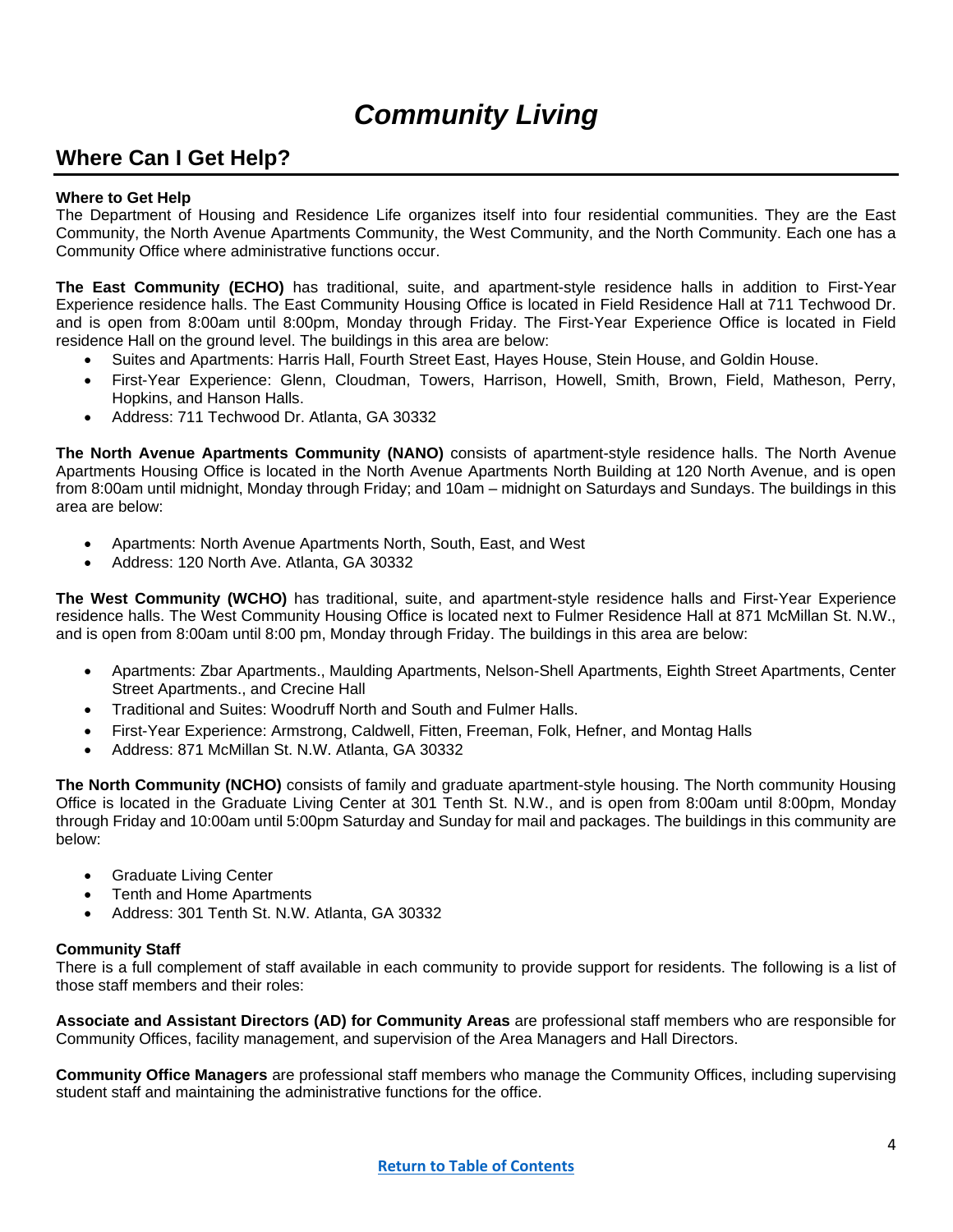**Area Managers (AM)** are professional staff members who supervise Hall Directors. They are also responsible for facility management, support and crisis response for residents, and serve as Housing Conduct Administrators for the Housing Department.

**Hall Directors (HD)** are professional staff members who live in the residence halls and assume responsibility for the operation of a residence hall. This includes supervising student staff, advising and counseling individuals and groups, managing crisis, enforcing Residence Hall Community Policies, and serve as Housing Conduct Administrators for the Department of Housing and Residence Life.

**Coordinator for Leadership and Advising –** This professional staff member is responsible for providing guidance to professional staff on Hall Council advising and is the designated advisor for the Residence Hall Association (RHA). This staff member also oversees leadership programming within Residence Life.

**Coordinator for Student Staff Training and Development –** This professional staff member is responsible for providing guidance on student staff selection, training, and development.

**Community Supervisors** are full-time employees who oversee custodial services and maintenance of the residence halls. They handle work requests, facility cleaning, and conduct periodic maintenance inspections.

**Office Assistants (OAs)** are students who work in community offices and are supervised by Community Office Managers. They are responsible for day-to-day administrative responsibilities in the community offices during business hours.

**Resident Assistants (RAs)** are student staff members (SSMs) who live with a designated group of residents in traditional, suite-style, family, and apartment buildings. They are responsible for the management of their halls and buildings, including advising and counseling individuals and groups, planning programs, enforcing hall policies, and managing administrative functions.

**Staff and Community Development Coordinator** – This professional Staff member is responsible for maintaining student housing policies, student conduct process and Residential Student Conduct Board.

## <span id="page-4-0"></span>**Information for a Successful Residential Experience**

#### **Room and Apartment Configuration**

Residents and their roommate(s) may configure the beds in four ways depending on the building and its furniture: low, medium, high, and bunked. For specific information on each configuration, the approved configurations for residence halls, and information on how to request a configuration change, please review the information on **Lofts** in this document. Some rooms may have different configuration due to design differences and renovations. All rooms have the same compliment of furniture and residents are encouraged to organize their room in a comfortable arrangement as long as it is safe and does not cause damage to the room, is not a fire/life/safety violation, or a health hazard. Student staff members are available to help residents determine the best way to arrange the room. Below are some items residents can consider for their space in order to feel comfortable while maintaining a safe environment:

- Rearrange the furniture
- Bring a carpet or a rug
- Hang posters and wall decorations with removable putty or tape that won't damage the walls
- Bring a computer/laptop and television
- Students can bring fans, humidifiers/dehumidifiers, and air purifiers

It is not permitted for residents to do the following in their room/apartment:

Remove a window screen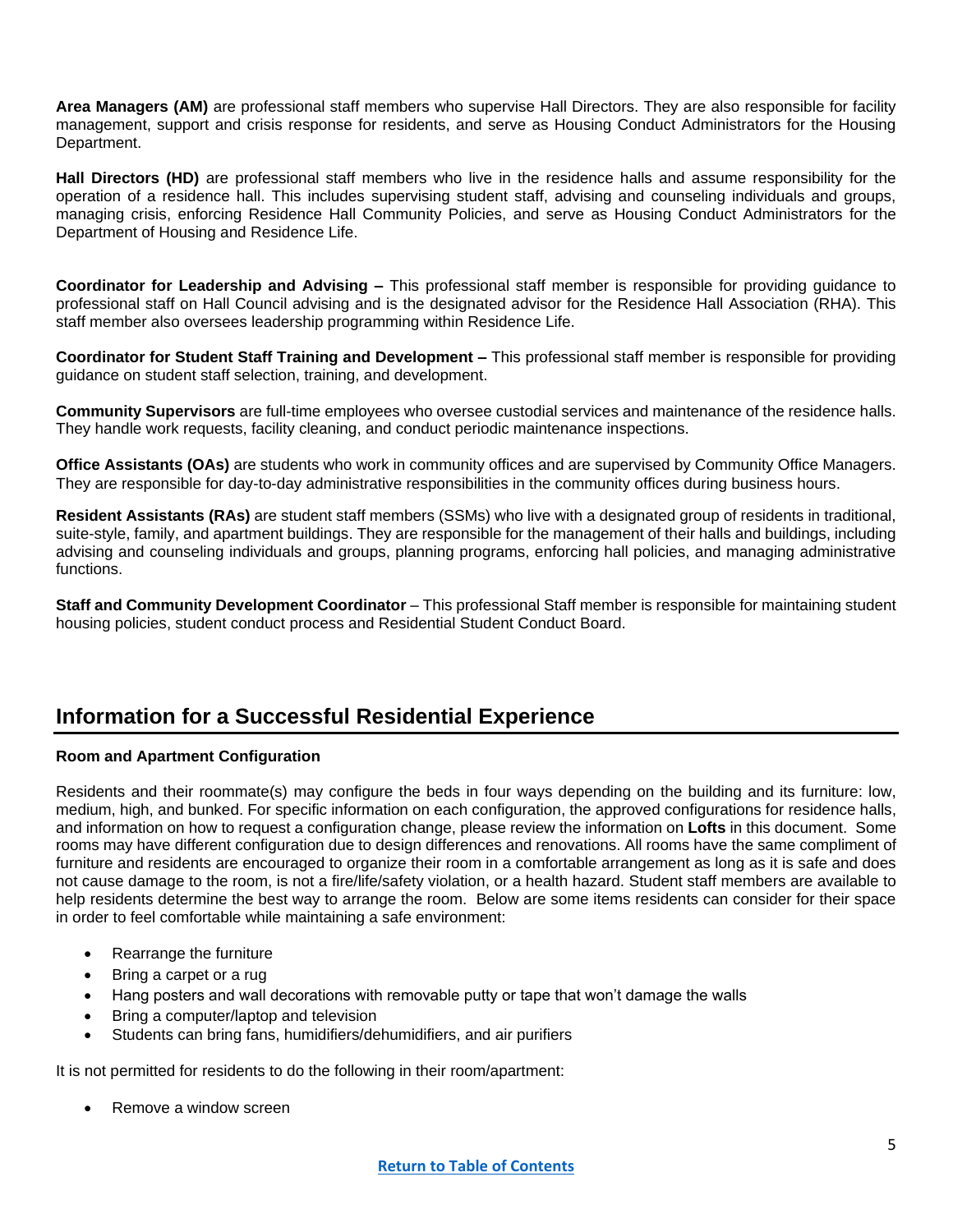- Block exits, windows, vents, or AC unit
- Construct/erect lofts
- Paint or panel walls
- Make holes in walls
- Use halogen lamps
- Set up/store a waterbed
- Remove assigned furniture from the bedroom and/or apartment
- Store gas or battery operated vehicle (including, without limitation, dockless vehicle, hovercraft, moped, scooter, skateboard etc.)

Traditional, suite-style, and apartment residents have paid for only a part of the living space. If at any time a resident is without a roommate or an apartment mate, the room, common areas, kitchen, and bathroom areas must be ready for someone else to move in. Students often move throughout the academic year, which means that at no time during the semester may personal belongings take up more than one resident's space of the furniture or floor space in a traditional room or more than a reasonable amount of the common area space in apartment kitchens, bathrooms, living room, and other areas.

#### **Lofts**

Lofts may not be constructed or erected in any residence hall room. However, most rooms do contain beds that can be arranged in multiple configurations. A description of the different configurations approved for each residence hall can be found at the Department of Housing and Residence Life's website under Room Specifications [http://housing.gatech.edu/room-specifications.](http://housing.gatech.edu/room-specifications) In general, traditional and suite-style beds will allow multiple configurations while beds in apartments do not. Housing Facility Staff should perform all bed reconfigurations. To request a reconfiguration, complete a Maintenance Request online at:<http://housing.gatech.edu/residents-maintenance-request> or contact the Housing Facilities Work Center at 404.894.0520.

#### **Bed Rails**

In accordance with the Board of Regents of the University System of Georgia requirements, bed rails must be used on all beds that are adjusted higher than thirty-six (36) inches at the top of the frame. Students and parents are not permitted to remove bed rails while the beds are in any position higher than thirty-six (36) inches at the top of the frame. Students are also expected to keep the bed rails in their room or apartment. Students will be charged for any missing bed rails. Students signing their contract agree to a waiver of liability as a condition of raising the bed.

#### **Roommate Success**

Roommates generally come to college with different values, beliefs, and customs. Differences can be exciting, but they can also offer new challenges with interpersonal skills. Building a foundation of open communication can enhance roommate success. Roommates are encouraged to begin the roommate relationship by becoming acquainted with each other before roommate contracts are created. Some of the goals of sharing a space are to create an atmosphere where both roommate's personal and academic needs can be met, and it is nice if a friendship can develop as well. Residents should keep in mind that roommates/suitemates/apartment mates are not going to be the same. It is important to communicate, adjust, and compromise throughout the roommate relationship.

#### **Roommate Agreements**

Roommate agreements may be utilized by Residence Life staff to help facilitate community living. This can be done at the beginning of the academic year or anytime throughout the year. All roommates will discuss and come to an agreement of the conditions for the document. The conditions of the agreement are expected to be honored. A violation of the conditions for the agreement may result in a referral to the student conduct process.

#### **Room Search**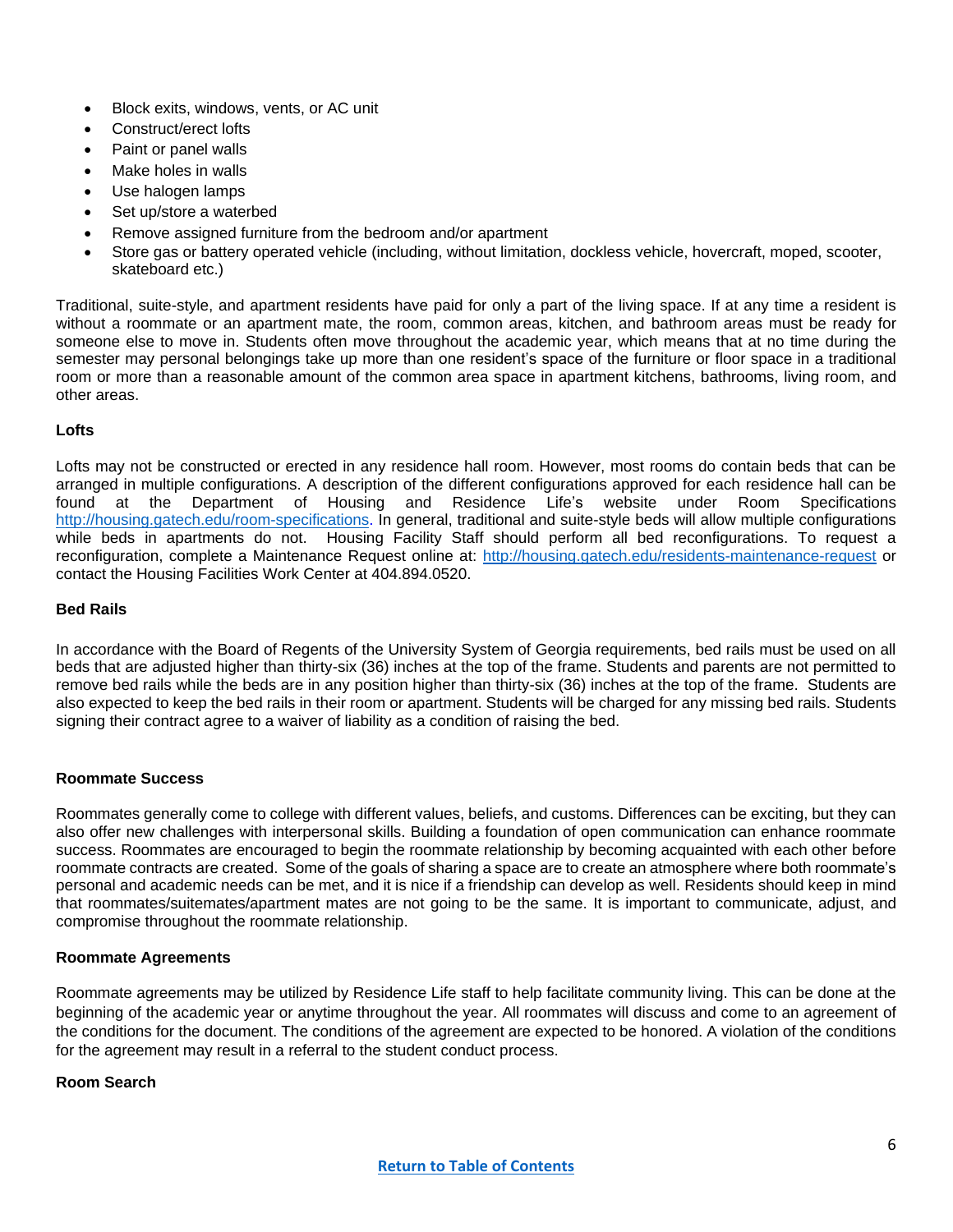The Department of Housing and Residence Life reserves the right to search a student's room. Such a search will occur only after clearly specifying the reason for the search and the objects or information that is sought. In addition, the Director of Residence Life for the Department of Housing and Residence Life, or their designee, must agree that there is justifiable cause for the search and give approval for such an action. Law enforcement officials may also legally search private residential living areas after presenting a court order or duly ordered search warrant to the Director of Residence Life for the Department of Housing and Residence Life or their designee, or if given permission to search by the resident.

#### **Room Entrance**

Authorized Institute personnel may enter student rooms for health and safety inspections, for maintenance purposes, in the event of an emergency that jeopardizes the well-being of the occupant or other students, or to maintain a quiet environment where residents may sleep and study. The Executive Director of Housing and Residence Life or their designee may also enter rooms when a reasonable belief exists that the room is being used for an illegal purpose or for a purpose that would interfere with conduct action and/or personal safety.

#### **Storage of Personal Items**

Storage space for personal items or Housing furniture is not available in the residence halls. It is expected that residents will keep their Housing-issued furniture in their rooms/apartments. Removal of Housing-issued furniture will result in fines and conduct proceedings for residents.

#### **Insurance Responsibility**

**Georgia Institute of Technology, its officers, employees or agents are not responsible for the loss, damage, or destruction of the Student's personal property. Although precautions are taken to maintain adequate security and maintenance, Georgia Institute of Technology does not assume any legal obligation to pay for injury to persons (including death), or loss of or damage to items of personal property which occurs in its buildings or on its grounds, prior to, during, or subsequent to the term of the contracted period.**

**The Student is strongly encouraged to purchase and maintain appropriate rental insurance, or confirm that their family homeowner's policy will cover such possible losses. If insurance coverage is desired, it is the Student's responsibility to acquire such coverage.**

#### **Collective Liability**

Residents are responsible for the condition of their room and any shared spaces. The Residence Life staff works hard to attribute damage and vandalism charges to the individuals responsible, but when it cannot, all members of an apartment, suite, room, hall, or building may be charged equally for any damages. It is the Department of Housing and Residence Life's hope that residents will provide information to Housing and Residence Life staff to assign these charges to the individual(s) responsible. There are no appeals of a collective liability charge.

#### **Tobacco-Free Policy**

Georgia Tech is a tobacco-free campus in adoption of the Georgia Board of Regents' tobacco and Smoke-Free Campus Policy. The goal of this policy is to protect and improve the health, comfort, and environment of students, employees and any persons occupying University System of Georgia (USG) campuses. Georgia Tech supports healthy lifestyles but understands that using tobacco is a personal choice. The Tobacco-Free Campus Policy does not require students to quit using tobacco; however, the policy does prohibit students from using all forms of tobacco, including: cigarettes, cigars, chewing tobacco, snuff, pipe tobacco, e-cigarettes, etc., on all USG property. All Georgia Tech residence halls have been smoke-free for more than ten years. This tobacco-free policy does not change this and makes smoking anywhere on USG property a violation of policy. Residents are encouraged to support each other in a positive, non-confrontational manner.

#### **Pets**

The only pets allowed within the residential facilities are fish in aquariums with a capacity no larger than 10 gallons. If an individual is found to have a pet within the facilities, they will be responsible for necessary cleaning involved to remove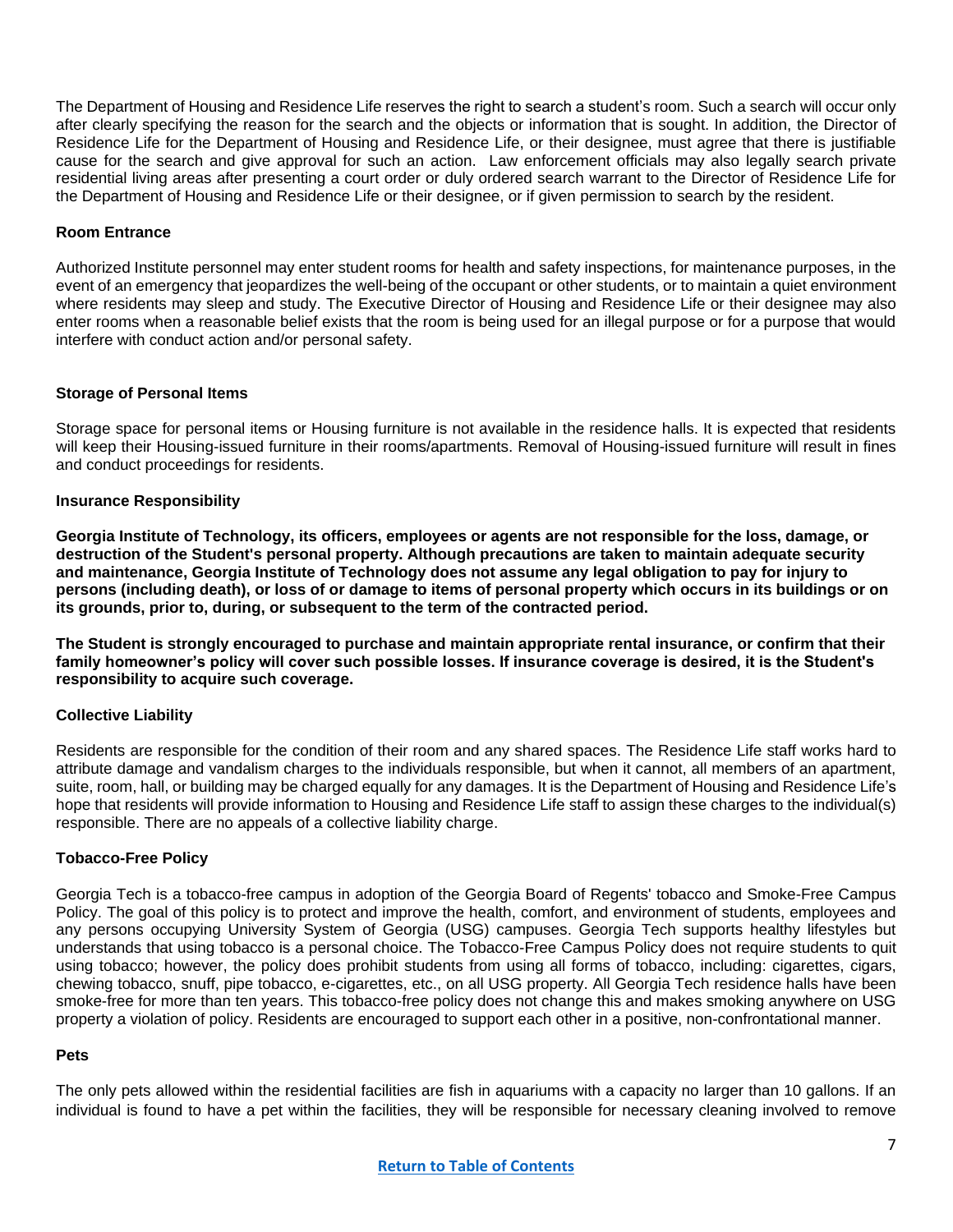animal hair and smells from the premises. Residents who violate the pet policy will be referred to the student conduct process. This policy does not apply to approved emotional support and service animals.

#### **Emotional Support Animals**

The Department of Housing and Residence Life has created a procedure that allows residents to seek approval for an emotional support animal. Before an Emotional Support Animal can move into Georgia Institute of Technology Department of Housing and Residence Life with a person with a disability, the Student must self-identify and provide the appropriate documentation to Georgia Institute of Technology's Office of Disability Services. The Student must also complete the "Accommodation Request due to a Disability" step in the online Housing application.

For more information on the process and requirements, please see the Assistance Animal procedure at: [http://housing.gatech.edu/sites/default/files/documents/policies/assistance\\_animal\\_procedure\\_07\\_03\\_2019.pdf](http://housing.gatech.edu/sites/default/files/documents/policies/assistance_animal_procedure_07_03_2019.pdf)

#### **Bicycle Storage**

Below are several options for storage of bicycles in and around Housing buildings:

- Some residence halls have bicycle storage rooms inside the building. Student staff members can provide residents with the closest bicycle storage area to a specific residence hall.
- Bicycle storage racks are located near various residence halls throughout campus.
- Securing bicycles to hand rails at any location can impede the safe evacuation of areas and is prohibited. In addition, bicycles are not to be secured to trees, lamp posts or any landscape/hardscape location.
- All students will need to remove their bicycles on or before the Monday after graduation. If a resident leaves Georgia Tech Housing during the middle of the academic year, they should remember to take their bicycle.
- End of Spring Semester—All students will need to remove their bicycles. If you are leaving Georgia Tech Housing for next semester, do not forget to take your bike with you. All remaining bicycles will be removed and confiscated from all storage rooms, lockers, and racks.

**Gas or Battery Operated Vehicles** (including, without limitation, dockless vehicle, hovercraft, moped, scooter, skateboard etc.) must be parked in those areas designated by Parking and Transportation. Violations could result in ticketing and/or removal.

## <span id="page-7-0"></span>**Technology Services**

#### **General Information**

The Wreck Techs are your free technology support resource available to all Georgia Tech Housing residents. Our student residential technology advisors serve as your central point of contact for all of your technology needs within the residence halls. This includes IT services affecting the internet, TV, personal computers, and supporting technical services. Our staff will also assist you with connecting all of your networkable consumer electronics to the Georgia Tech network including gaming systems, smart phones, tablets, and streaming devices. Everything you need to know about our services including detailed connection guides for many popular devices can be found at our website at [http://techsupport.gatech.edu](http://techsupport.gatech.edu/)

#### **What to Bring – Technology**

- A personal laptop as specified in the student computer ownership guidelines [\(http://sco.gatech.edu\)](http://sco.gatech.edu/)
- Cat5e or Cat6 Ethernet cable to connect your computer to the wired network port in your room.
- A router (wireless disabled) if you want to connect multiple devices to the wired port in your room.
- RG-6 quad shield coax cable to connect your television to the cable jack in your room/common area.

#### **Network**

#### **Wireless Internet**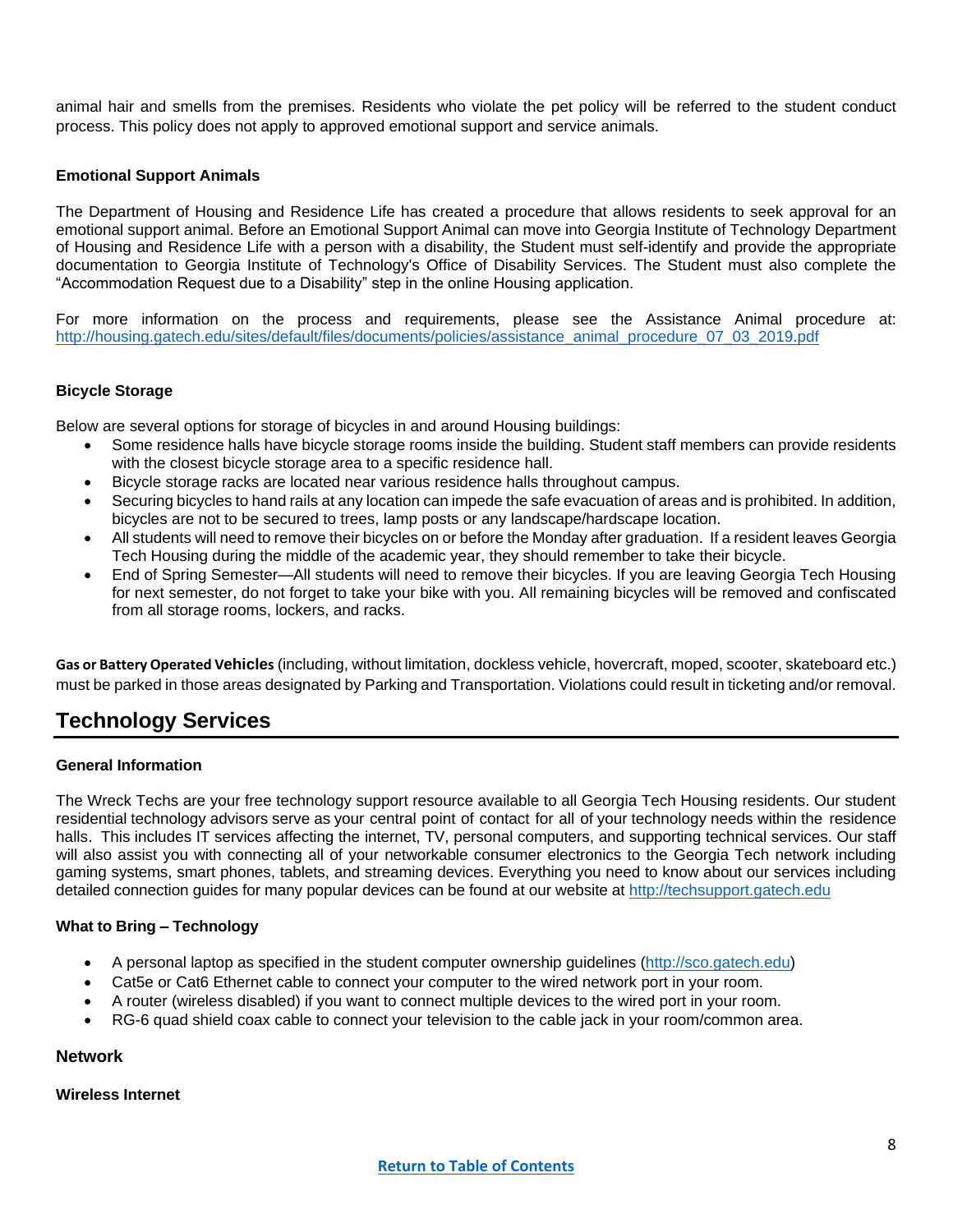The Georgia Tech wireless network is available throughout all residence halls. Connecting to "EduRoam" should be used for most computing devices including laptops and smart phones/tablets. To connect, select the wireless network named "EduRoam" and enter your GT username (i.e. gburdell3) and password when prompted. For devices not compatible with WPA2 Enterprise Encryption, including gaming systems and streaming devices, Georgia Tech provides a wireless network named "GTother". For more information about how to connect most popular devices to this network, please visit [https://techsupport.gatech.edu/wireless-internet-access.](https://techsupport.gatech.edu/wireless-internet-access) Please note that residents should not attempt to repair or tamper with wireless access points or wired network ports in the residence halls.

#### **Wired Internet**

For the fastest and most reliable internet on campus, residents may connect their computer or gaming system to the wired data port in their room. To connect to the wired internet, insert an Ethernet cable from the data port on the wall to your device. Visit [https://start.gatech.edu](https://start.gatech.edu/) and follow the registration instructions and the device will now be able to connect to any data port on campus. Each resident may register up to five devices to the wired network at a given time. **Important Note:** The network and phone jacks in your rooms are physically identical. It is very common for people to accidentally connect their computer to the phone jack during move-in. In general, the bottom or right jack is reserved for network service and the top or left jack is reserved for telephone service.

#### **Responsible Computing**

#### **Security Policies**

Responsible participation in leading academic research network places a few requirements on individual users. For the comprehensive Georgia Tech computer and network usage policy please visit [http://policies.gatech.edu/computer](http://policies.gatech.edu/computer-and-network-usage-and-security)[and-network-usage-and-security](http://policies.gatech.edu/computer-and-network-usage-and-security)

#### **Anti-Virus Protection**

In addition to the guidelines provided in the usage policy, users of the residential wired and wireless networks are strongly encouraged to download and install FREE anti-virus software necessary to prevent computer virus and malware infections. The Wreck Techs and the Office of Information Technology can provide recommendations for FREE Anti-Virus software. You can see these suggestions on our website, [https://techsupport.gatech.edu/anti-virus.](https://techsupport.gatech.edu/anti-virus) If you are having trouble with your computers performance, the Wreck Techs are here to help! Stop by one of our locations with your device or submit a help request through our website.

#### **Wireless Routers**

OIT policy explicitly prohibits the use of the wireless broadcasting function of personal routers. If you wish to connect multiple devices to the wired network in your room, you may use a router. However, you must ensure that the wireless or radio broadcasting feature is turned off. The wireless signal from personal routers or other devices may interrupt GT wifi services to residents in the area and will also cause security concerns. For more information on wireless etiquette and disabling a wireless signal, please visit<https://techsupport.gatech.edu/wireless-broadcasting>

#### **Television**

For information on getting connected, channel lineups, and TV compatibility, please visit [https://techsupport.gatech.edu/cable-tv.](https://techsupport.gatech.edu/cable-tv) If you are still having problems after following these guides, please contact us through our website.

#### **Printing**

Residents may bring personal desktop printers to their rooms. However, The Wreck Techs do not support the connection of wireless printers to the Georgia Tech network as they are unsecure and will disrupt GT wifi to surrounding residents. If you have a wireless printer, please disable the wireless signal and connect your computer directly to the printer using the USB cable provided with your printer. To provide a more convenient solution to residents, The Wreck Techs have recently partnered with OIT Printing Services to bring print release stations closer to the residence halls. All students are provided a weekly allotment of free printing to any print release station on campus!. For more information about printing and printing locations, please visit<https://techsupport.gatech.edu/printers>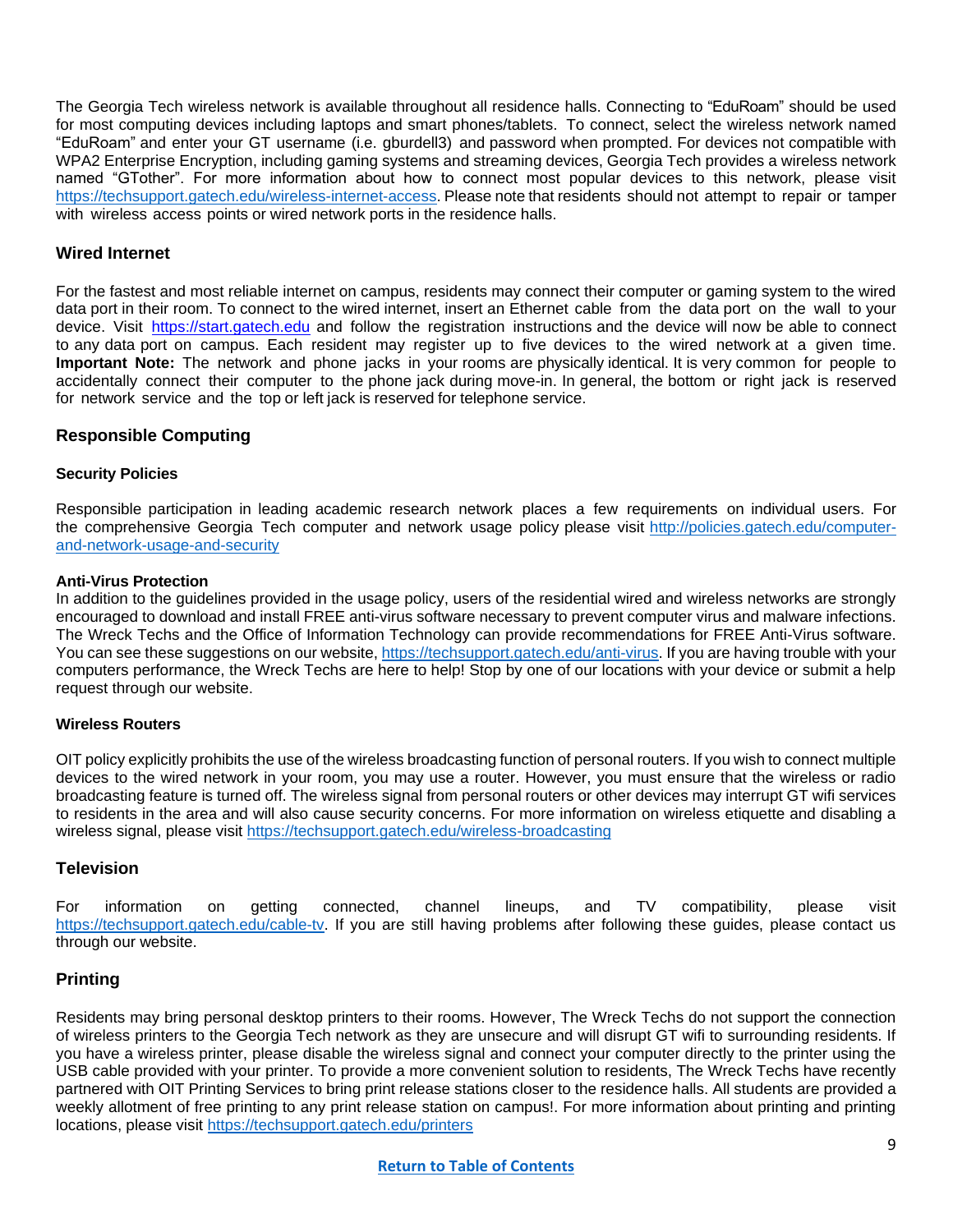#### **Telephone**

Emergency telephones are located on the exterior of the entrance doors to the residence halls and on freest and in g pedestals in centralized locations throughout the Housing areas. These telephones provide direct auto dialing (Red Button) to the Georgia Tech Police Department operations center and the phones will allow ten digit local calls. This provides a convenience for anyone who is in the area of a residence hall. If any student encounters a non-operational phone, please notify GTPD by sending an email to ephones@police.gatech.edu.

#### **Contact Us!**

The Wreck Techs has three convenient walk-up locations for IT support near your residence hall and on the central campus! Feel free to stop by with your devices and we will be available to help during our normal hours of operation. For the most up to date hours, locations, and methods of contact, please visit our homepage at https://techsupport.gatech.edu or call us at 404-385-5555.

**East Campus:** Howell Lounge - 640 Williams St NW *(On the 1st floor of Howell Residence Hall)*

**West Campus:** West Village - 549 8th St, NW *(Next to Panera Bread)*

**Central Campus:** Clough Commons - 266 4th St NW *(Located on the 2nd floor, next to Starbucks)*

Stay up to date with outages, upgrades, and news by following us on Social Media!

Facebook – [/GTWreckTechs](https://www.facebook.com/GTWreckTechs?_rdr=p) Twitter - [@GTWreckTechs](https://twitter.com/GTWreckTechs) Reddit - [/u/GTWreckTechs](https://www.reddit.com/user/GTWreckTechs)

## <span id="page-9-0"></span>**Safety and Security Tips**

In an effort to make this experience a positive one for students, the Department of Housing and Residence Life takes steps to ensure that certain needs are met, among them the need for safety and security. These steps include keeping exterior doors locked 24-hours a day and making sure that a student staff member (Resident Assistants) is on duty in each area when the community offices are closed.. Even though Georgia Tech takes these precautionary steps, there are additional steps residents should take to remain safe on campus. In order to have more effective results when it comes to combating crime in the halls, residents must take proactive steps to ensure their security. Developing safety habits from the moment a resident arrives on campus can help alleviate problems and lower the risk of being a victim. Below are some suggested steps the Department of Housing and Residence Life recommends residents take.

• **Lock Doors and Carry Keys at All Times.** Residents should do this when leaving the hall, visiting a neighbor on the floor, or going to the study lounge.

**Loaner Keys are Available at Community Offices.** Loaner keys may be checked out for no more than three days, up to three times per semester. Students who do not return their loaner key or check out a loaner key more than three times a semester will be charged a lock change fee and the locks for their room will be changed.

- **Do Not Prop Open Exterior Doors Or Allow Them To Be Propped Open.** When residents anticipate a guest/visitor coming over, they should wait inside the lobby or at an entrance door for the guest/visitor to arrive. The guest/visitor should always be escorted by the resident who granted access to the building. Those who can do harm in the residence halls may look like or even be a student, so do not let someone inside who is not a resident of the building.
- **Know Emergency Exits for Buildings.** Some buildings have Emergency Exit Only doors and gates within the stairwells. These doors and gates are to be used only in the case of a true emergency. These doors are alarmed and most are under video surveillance. Any student or guest/visitor caught using these doors improperly may be referred to the student conduct process and/or removed from Housing.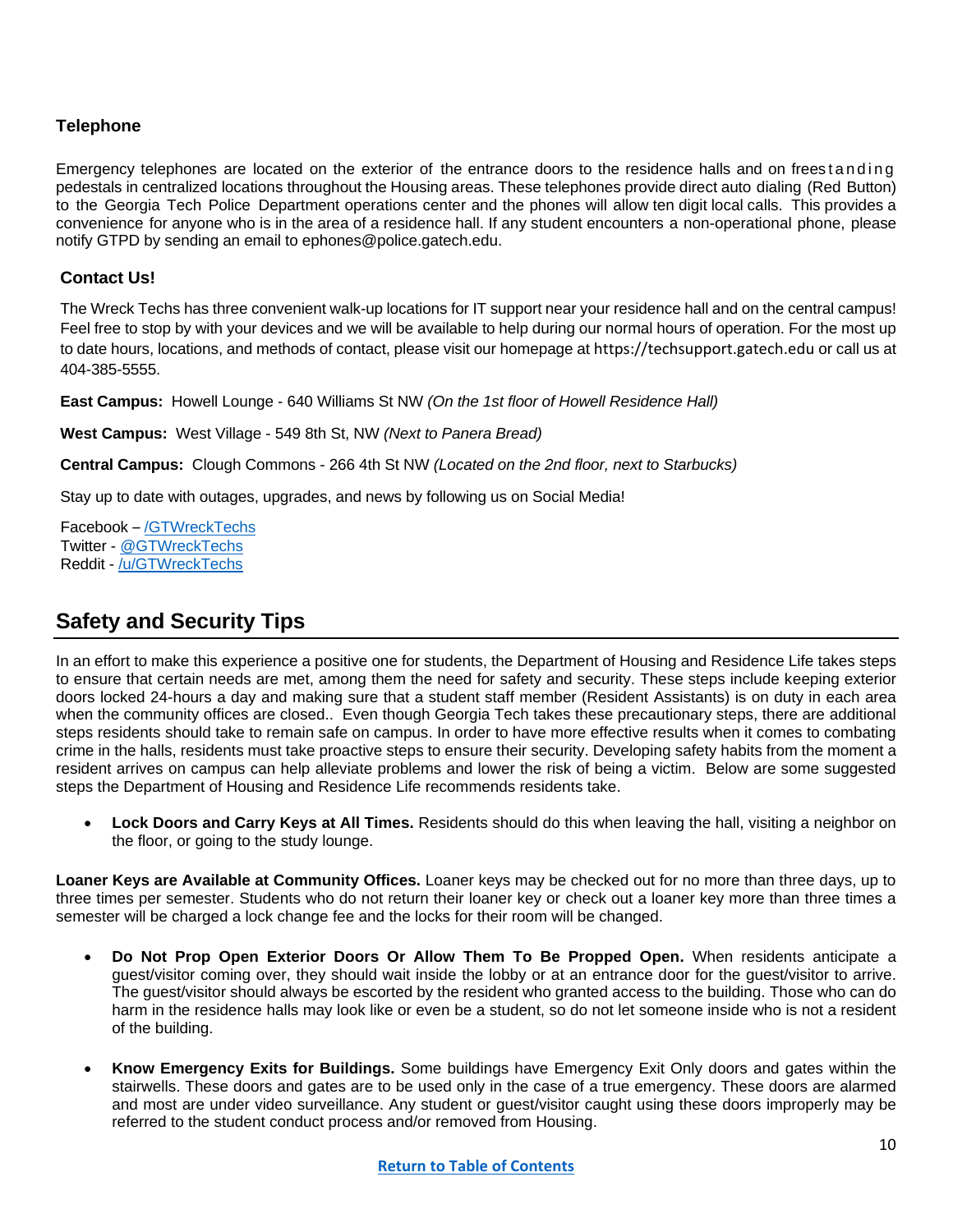- **Protect Your Property**. Items such as laptops, smart phones, and tablet devices are the most commonly stolen items on campus. Theft only takes a moment while your back is turned, and is completely avoidable. Never leave your valuables unattended or unsecured.
- **Keep a Record and Register Your Bicycle, Laptop, and Other Electronics**. Engraving services are available free of charge from the Georgia Tech Police Department. Taking these steps can be helpful in identifying valuables if stolen and recovered anywhere in the USA. More information can be found at [www.police.gatech.edu/registration.](http://www.police.gatech.edu/registration)
- **Do Not Walk Alone At Night.** The Georgia Tech Parking office operates the Stingerette Escort service at night. Call for a safe ride and spend a few minutes waiting.
- **Download LiveSafe to your mobile phone.** The Georgia Tech Police Department strongly recommends downloading the LiveSafe app from the Apple Store or Google Play. It is a free safety tool that provides a quick and convenient way to communicate with GTPD through text, photo and video to GTPD. It also provides access to emergency phone numbers, permits you to use location sharing with friends and family and offers security alerts and access to important resources.
- **Register for Free Crime Prevention Classes**. The Georgia Tech Police Department offers a variety of free classes to help reduce crime and create a safer environment. Classes include Citizens Response to Active Shooter Events, Self Defense, Personal Safety 101, and more. Class offerings and registration can be found at [www.police.gatech.edu/crime-prevention/safety-programs](http://www.police.gatech.edu/crime-prevention/safety-programs)
- **Protect Items Such As Credit And ATM Cards.** Residents should not write personal pin number on any credit or debit card. It helps to keep credit cards, cash, and checks in a safe place out of sight in rooms/apartments.
- **Report Thefts.** If a resident has a valuable stolen, the first thing s/he should do is file a report with the Georgia Tech Police Department. Contact GTPD by phone (404.894.2500) as soon as the theft is discovered. The victim should give them the serial numbers and copies of pictures taken of your valuables, or let them know that the items are registered with them. We also recommend that the victim contact her/his student staff member who can then fill out an incident report which will be kept on file with the Department of Housing and Residence Life.
- **Do Not Leave Clothes Unattended In The Laundry Room For An Extended Period Of Time**. Because students will be sharing a laundry facility with others, the potential for having someone accidentally pick up clothes that do not belong to them is fairly high. Use the online system to check laundry's progress online.

Taking the aforementioned steps may reduce the chances of crime occurring in the residence halls. Deterrents to crime work when all residents take the initiative and responsibility to put them into practice. For up-to-date information, check out the website for safety at [http://housing.gatech.edu/safety.](http://housing.gatech.edu/safety)

### COVID-19

- As of fall 2020 and until further notice, due to the pandemic of COVID-19, please abide by the following safety guidelines when in the residence halls (most guidelines have been taken directly from the CDC website):
	- $\circ$  Residents must wear masks when entering/leaving the residence hall, and in the hallways/common spaces of the residence hall.
	- $\circ$  Keep a 6 feet distance between yourself and others and avoid gathering in groups.
	- $\circ$  Wash hands frequently, for at least twenty seconds with soap and water. When soap and water are not readily available, use hand sanitizer that contains at least 60% alcohol.
	- o When sneezing, coughing or having a runny nose, utilize tissue or use inside of elbow. Immediately wash hands after.
	- o Clean and disinfect frequently touched surfaces daily, including but not limited to, doorknobs, light switches, countertops, phones, keyboards, faucets, etc.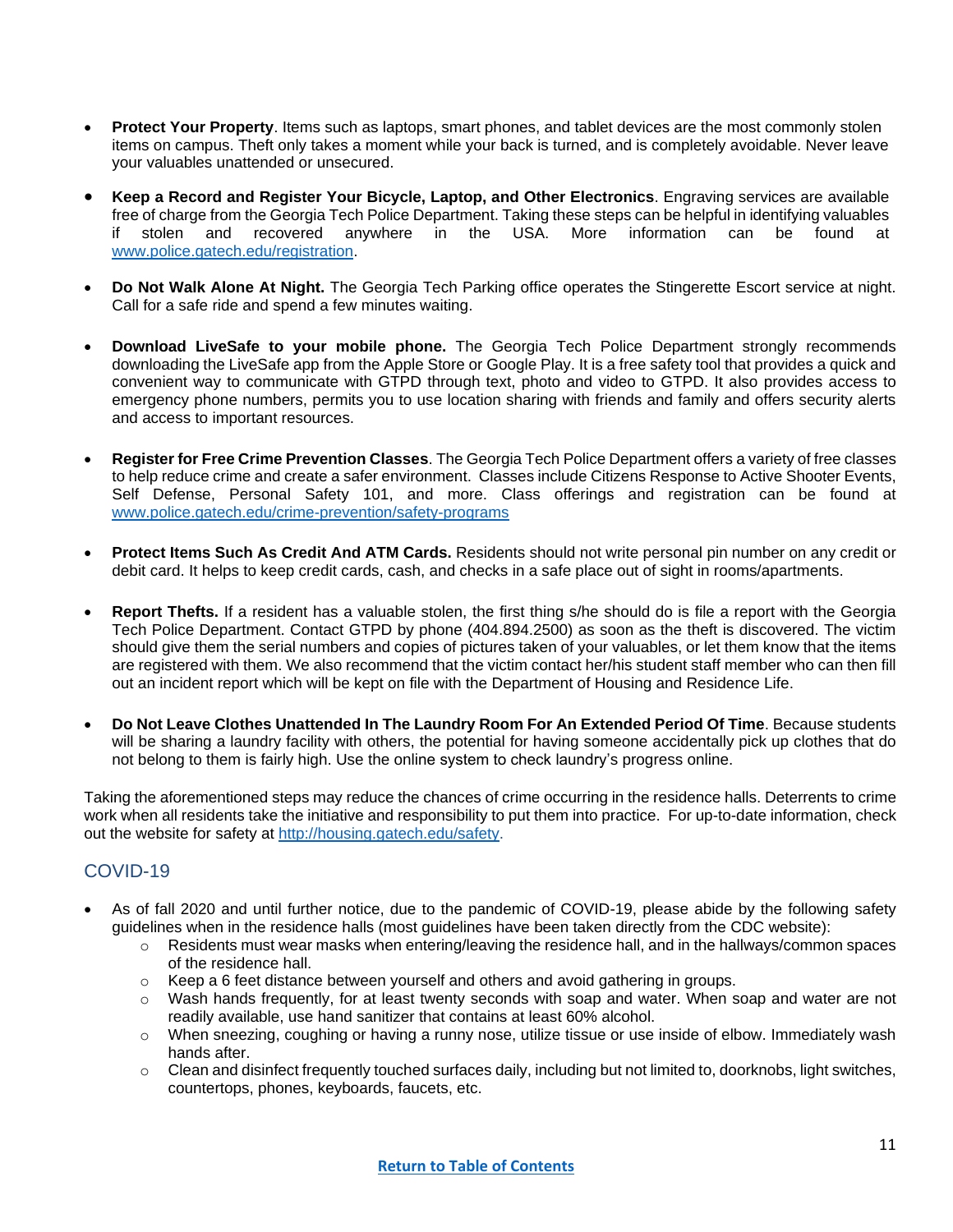- o If you have symptoms of a fever, cough, shortness of breath, or any other symptoms of COVID-19, please consult with a medical professional immediately. If there is a positive COIVD-19 diagnosis, notify Housing and Residence Life immediately.
- **University System of Georgia Statement:**
	- o Effective July 15, 2020, University System of Georgia (USG) institutions will require all faculty, staff, students, and visitors to wear an appropriate face covering while inside campus facilities/buildings where six feet social distancing may not always be possible. Face covering use will be in addition to and is **not** a substitute for social distancing.
	- $\circ$  Face coverings are not required in one's own dorm room or suite, when alone in an enclosed office or study room, or in campus outdoor settings where social distancing requirements are met.
	- $\circ$  Anyone not using a face covering when required will be asked to wear one or must leave the area. Repeated refusal to comply with the requirement may result in discipline through the applicable conduct code for faculty, staff or students.
	- $\circ$  Reasonable accommodations may be made for those who are unable to wear a face covering for documented health reasons.

#### **FIRE SAFETY**

When the fire alarm sounds, all building occupants are required by law to evacuate the building. All individuals are to proceed to the evacuation point for the building. All evacuation locations may be found at <http://housing.gatech.edu/emergency-evacuation-plans> . When the alarm is silenced and Department of Housing and Residence Life staff or the Georgia Tech Police gives the safety clearance, residents may re-enter the building. Students who do not vacate will be referred to the student conduct process. Any student who knowingly or accidentally causes a fire will be referred to the student conduct process. Interior doors in common areas, stairwells and hallways are normally in place as added fire protection to slow the spread of any fires. Propping these doors open for any reason is not allowed by anyone. Securing bicycles to hand rails at any location can impede the safe evacuation of areas and is prohibited*. It is against Federal and State laws to interfere with life and safety features. Destroying fire exit signs, fire alarm boxes and other safety items could lead to a minimum of one year and up to a ten-year jail sentence and other fines.* 

#### **Sprinklers**

Sprinkler heads must not be tampered with, or used as a means to hang personal items. Some facilities are equipped with sprinkler systems that will extinguish most major fires. These sprinklers disperse 250 gallons of water per minute. Residents may end up flooding a room and many others at the same time. Residents are encouraged to review the information in the **Insurance** Responsibility section of this document as Georgia Tech is not responsible for any loss a resident may incur as a result of negligence. A resident who knowingly or accidentally causes a sprinkler to activate may be referred to the student conduct process.

#### **Life Safety Checks**

During each semester, staff will be checking rooms to make sure there are no fire or safety hazards. Here are some of the policies that must be adhered to:

- Halogen-torchiere lights are prohibited.
- Refrigerators must be plugged directly into the wall.
- All multiple outlet units must have a surge protector.
- Nothing can hang from the overhead lights, sprinkler heads, or pipes or be attached to the ceiling.
- There can be only one major appliance (such as refrigerator, television, computer, microwave) per receptacle plug.
- Extension cords cannot be used.
- No cords may be run under carpet.
- Open element hot plates, toaster ovens, toasters, air-fryers and deep fryers, instant pots/pressure cookers are not permitted Microwave ovens must use less than 10 amps of power. Mini refrigerators must be 4.5 cubic feet or smaller.Cleanliness of room will be checked for health hazards.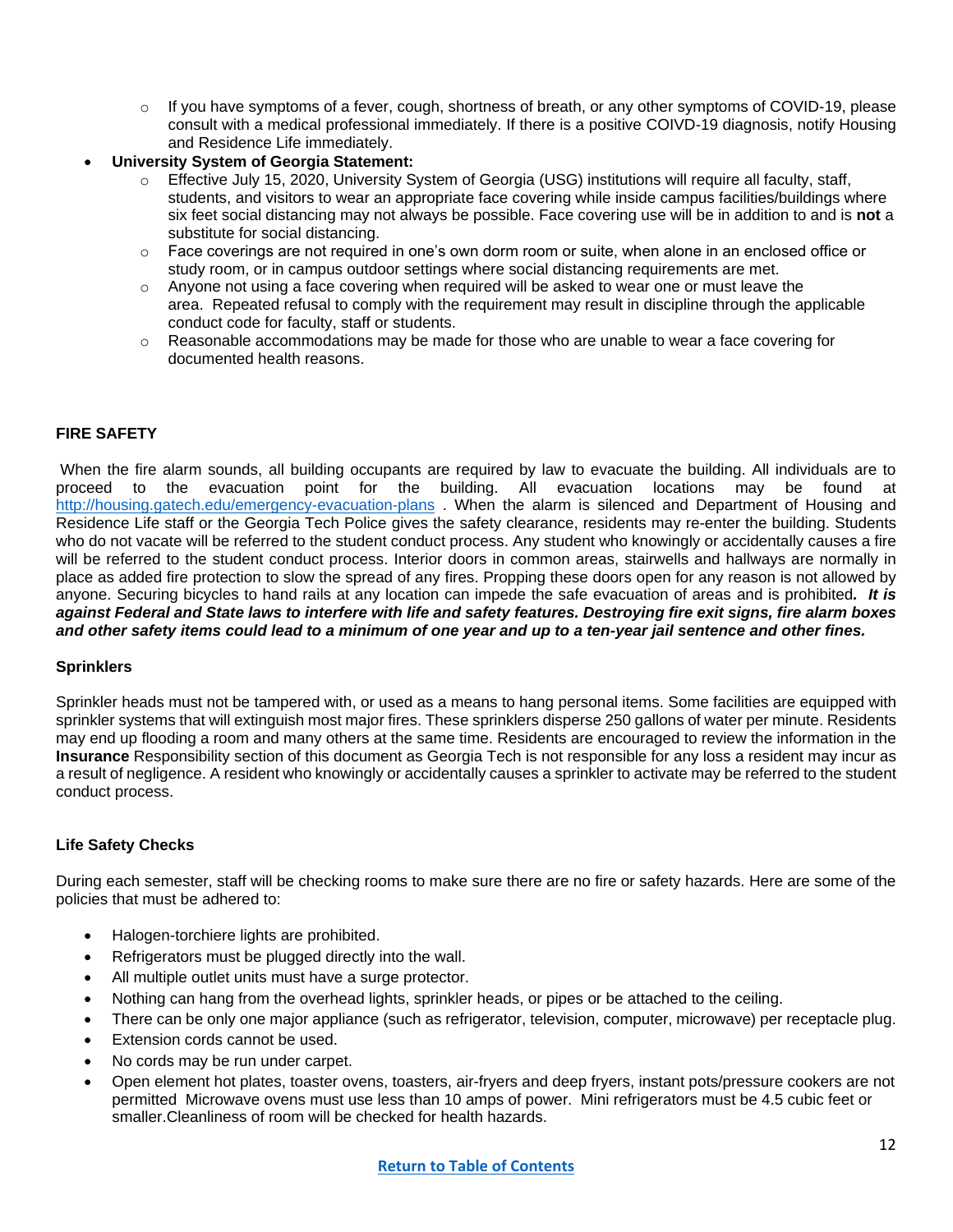- Candles and incense burners are not allowed.
- Store gas or battery operated vehicle (including, without limitation, dockless vehicle, hovercraft, moped, scooter, skateboard etc.)

#### **Sexual Misconduct**

Georgia Tech is committed to maintaining a learning environment that is safe and fosters the dignity, respect, and worth of students, faculty, and staff. The Institute and the Department of Housing and Residence Life take sexual violence very seriously. The Student Sexual Misconduct Policy addresses student-related concerns of sexual assault and sexual misconduct, sexual harassment, stalking, intimate partner and dating violence. These types of behavior place the learning environment and safety of students at risk and impact the residential community negatively. Students who are found responsible for such behavior in the residential environment will be at risk for the cancellation of their Housing contract. For more information on the Institute's Student Sexual Misconduct Policy, visit the [Office of Student Integrity Website.](http://osi.gatech.edu/)

The Department of Housing and Residence Life encourages survivors to seek support and report sexual and relationship violence. Health Initiatives has two confidential Victim-Survivor Advocates who can inform students of their options for support, including academic accommodations and/or reporting. For assistance, call the Victim-Survivor Advocates at 404.384.4451 or 404.385.4464. Students can report sexual misconduct to the Georgia Tech Police Department, the Office of Student Integrity and/or the Institute's Title IX Coordinator. Additional confidential support is available for students through the Counseling Center, physicians and psychiatrists at Stamps Health Services. VOICE is Georgia Tech's sexual violence prevention and response initiative based in Health Initiatives. For more information on support services, reporting options, sexual violence prevention events and trainings, or opportunities to get involved visit: [http://www.voice.gatech.edu.](http://www.voice.gatech.edu/)

## <span id="page-12-0"></span>**Housing Student Conduct Process Overview**

The following describes some of the privileges and regulations for residents in the Housing community. Each resident is responsible for this information. These expectations are a supplement to the Student Code of Conduct, the Housing Contract, and state, federal, and local laws. Violation of any policy may result in a referral to the student conduct process.

Georgia Tech views the student conduct process as a learning experience which can result in growth and personal understanding of one's responsibilities and privileges within the Institute community. To this end the policies and hearing procedures attempt to balance our understanding of resident needs and behaviors with the needs of the residential community. There are some behaviors and actions that cannot be tolerated because they seriously interfere with the basic purpose, necessities and processes of the academic community or with the rights essential to other members of the community. By formulating a general code of ethics, rules and regulations, the Institute does not absolve residents from accepting responsibility for their behavior. Rather, it affirms the principle of student freedom that is coupled with an acceptance of full responsibility for individual action and the consequences of such action by the Institute and may impact the status of the Housing contract. Residents are not only members of the academic community and residential community; they are, additionally members of the larger society and thus retain the rights, protections, guarantees and responsibilities that are held by all citizens. Therefore, a resident may be prosecuted by local, state, or federal enforcement agencies whether or not the Institute takes action on the violation.

#### **Student Rights and Responsibilities**

Georgia Tech is an academic community in which all persons share responsibility for the community's growth and continued welfare. As members of the Housing community, residents can reasonably expect the following:

- Residents have the right to freedom from unlawful discrimination on the basis of race, color, gender, sexual/affectional orientation, age, religion, creed, political affiliation, and national origin.
- Residents may have the opportunity to participate in the formulation of policy directly affecting residents through membership on appropriate committees as determined by administrators, or other recognized constitutional groups within the Institute.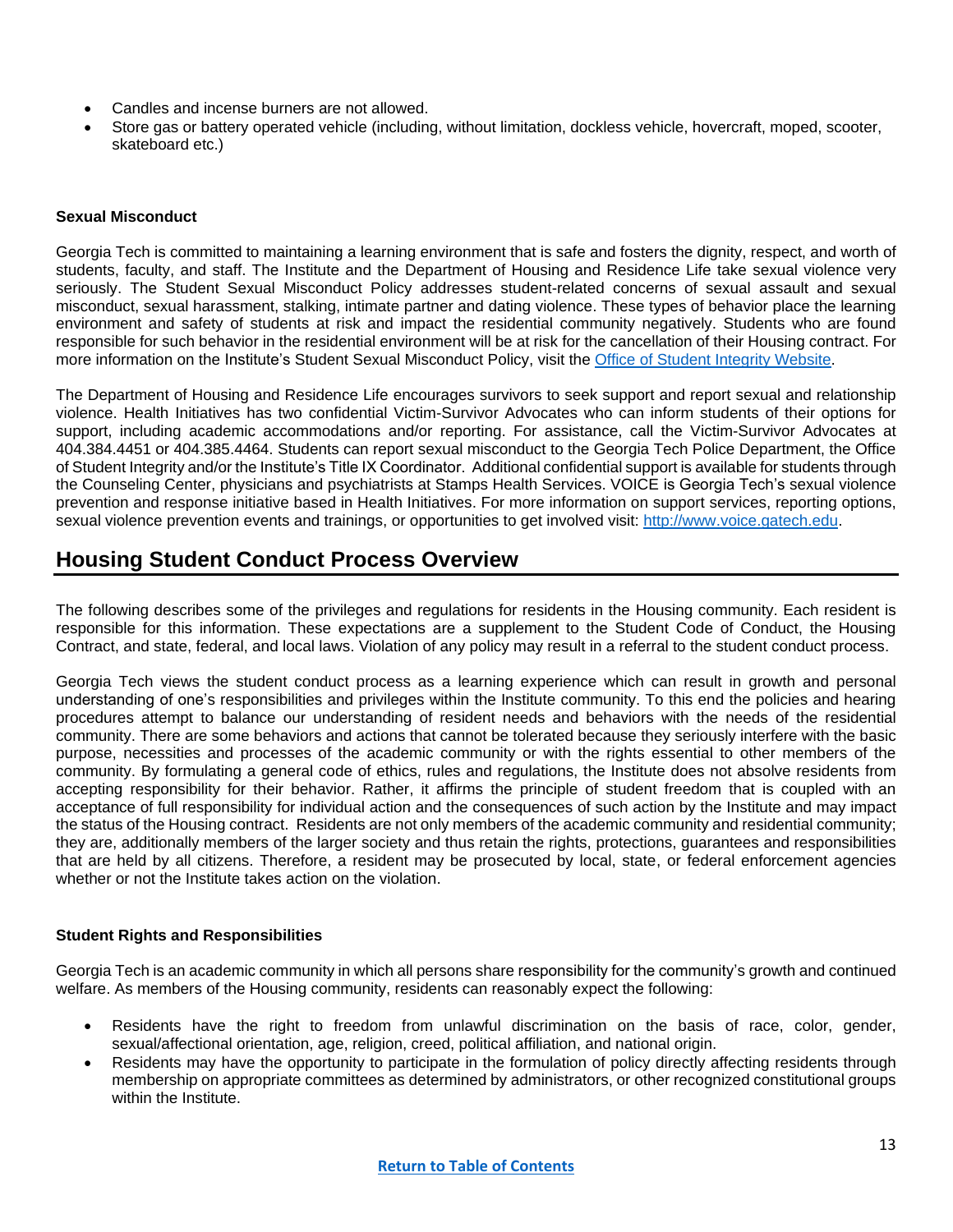- Residents should have accurate and plainly stated information regarding Housing policies, procedures, and requirements.
- In all instances of general student conduct action, the student has the right to fair and impartial treatment.

As members of the Housing community, residents have the responsibility to:

- Keep room/suite/apartment and buildings safe by locking doors, not allowing strangers into the building and helping to identify unsafe areas.
- Respect the rights of others to study and sleep by observing noise policies.
- Communicate wishes and preferences about sleep, studying, and guests/visitors with roommates and set a room standard within housing policy guidelines.
- Know and abide by Institute and Housing policies, and local, state, and federal law.
- Notify staff members of concerns and cooperate with them to find solutions.
- Read Housing Community Guide, Residence Hall Community Policies, the Student Code of Conduct, Housing Contact, and the Department of Housing and Residence Life web page.

#### **Housing Student Conduct Procedures**

The Department of Housing and Residence Life staff will initiate student conduct action upon discovering the alleged violation(s) of Institute rules or Residence Hall Community Policies. All communication (such as requests for meetings, notifications, and notice of hearings) will be provided via the official Institute e-mail address, as defined by the Office of Information Technology. If the Accused is not currently enrolled, the notification will be sent via U.S. Postal Service to the last known address on file with the Registrar. Throughout the conduct process, the Accused is granted the following rights to:

- seek information from a Department of Housing and Residence Life Conduct Administrator about the investigation and resolution process;
- be informed of the violation(s) and alleged misconduct upon which the violation is based;
- be informed of the information upon which the charge is based and afforded an opportunity to offer a relevant response;
- be accompanied by an Advisor of their choice; Lawyers cannot serve as the advisor unless the parent/guardian is a lawyer.
- remain silent with no inference of responsibility drawn;
- call and question relevant Witnesses;
- present information in their behalf;
- be considered not responsible until proven responsible by a Preponderance of the Evidence;
- appeal the decision;
- waive any of the above rights.

#### **Investigation and Resolution Process**

The Housing student conduct process utilizes an investigatory model, not an adversarial model, in resolving allegations of misconduct with the primary goal of uncovering the truth. The standard of proof shall be a Preponderance of the Evidence. An investigation begins when a complaint is forwarded and the case is opened by the Coordinator of Student Conduct or department designee. During the investigation, a student should continue to attend class and required Institute functions unless otherwise instructed by the Dean of Students. The investigation and resolution process are as follows:

• After the Department of Housing and Residence Life Conduct Officer receives a complaint, the Accused is formally notified and is requested to contact a Housing and Residence Life Conduct Administrator within five (5) business days of the notification to schedule a conduct meeting. Conduct meetings must be scheduled within ten business days of receiving the request to contact a Housing and Residence Life Conduct Administrator. This time period can be extended only at the discretion of the Hearing officer or designee. Should the Accused fail to contact the Housing and Residence life Conduct Administrator within the required time frame, or fail to attend the conduct meeting, the Housing and Residence Life Conduct Administrator may determine the resolution of the case in the resident's absence, or may refer the case to the RHA Conduct Board. Following safety procedures and guidelines from the Centers for Disease Control and Prevention and the University System of Georgia, due to COVID-19, all meetings will be held via phone or virtually until further notice. During the phone or virtual meeting, the Housing Conduct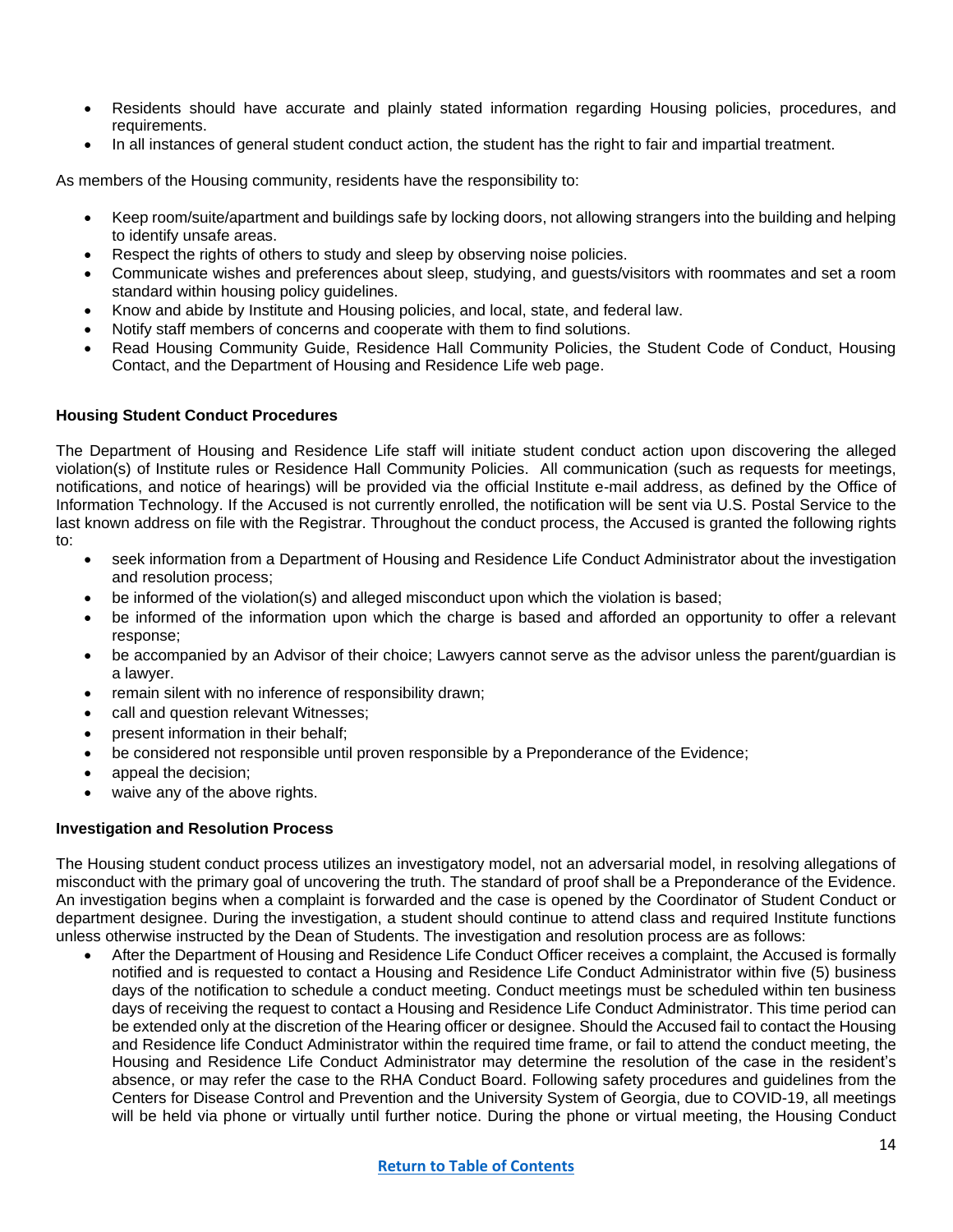Administrator will send documents via email that must be approved by the student. Please be prepared to have email access during phone or virtual meetings.

- At the time of the conduct meeting, the Accused is presented with the alleged violation of Residence Hall Community Policies and/or the Housing contract, supporting information, and an explanation of her/his rights. The Housing and Residence Life Conduct Administrator offers the Accused the opportunity to provide her/his statement regarding the alleged misconduct, supporting information, and Witnesses. The Accused(s) may bring an Advisor to the meeting, however if the Advisor disrupts the meeting and/or resolution process, s/he may be asked to leave.
- The Housing and Residence Life Conduct Administrator continues the investigation by meeting with the Complainant(s) and Witnesses and gathering additional information. The investigation will be completed in an expeditious fashion.
- Upon the conclusion of the investigation, the Housing and Residence Life Conduct Administrator will determine the level of the case as low level or high level. If the case is determined to be low level, the Housing and Residence Life Conduct Administrator will render a decision. If the case is determined to be high level, the Housing and Residence Life Conduct Administrator may choose to have the case heard by a RHA Conduct Board or to resolve the case. The Accused can also choose one of the two following forms of case resolution 1) Administrative (see **Forms of Case Administrative Resolution** below) or 2) RHA Conduct Board (see **Forms of Case Administrative Resolution** below). The Housing Conduct Administrator reserves the right of choosing who will ultimately render the decision of the case, but will take the student's preference into consideration.
- The Accused shall submit a list of desired Witnesses to the Housing and Residence Life Conduct Administrator no later than 48 hours following the conduct meeting.

#### **Forms of Case Administrative Resolution**

For low level cases, the Housing and Residence Life Conduct Administrator renders an administrative decision of 1) Not Responsible, which closes the case or 2) Responsible for one or more violations with an appropriate sanction, and, as warranted, one or more from among educational sanctions. The administrative sanction will be Housing reprimand, Housing warning, or Housing probation. The Accused, after being notified of the Housing and Residence Life Conduct Administrator's decision, may submit an appeal to the Coordinator of Student Conduct or her/his designee according to appeal procedures.

For high-level cases, the Housing and Residence Life Conduct Administrator makes and issues a decision when the Housing and Residence Life Conduct Administrator or the Accused elects this form of resolution or when the Accused fails to respond within 48 hours of receiving the High Case Resolution Form. The Housing and Residence Life Conduct Administrator renders an administrative decision of 1) Not Responsible, which closes the case or 2) Responsible for one or more violations with an appropriate sanction and one or more from among educational sanctions. The administrative sanction will be Housing reprimand, Housing warning, or Housing probation. The Accused, after being notified of the Housing and Residence Life Conduct Administrator's decision, may submit an appeal to the Coordinator of Student Conduct or her/his designee according to appeal procedures.

#### **Appeal Decisions**

The appeal process is not intended to grant a new meeting at a higher level. An appeal shall be limited to a review of the record of the initial meeting, supporting documentation, and the Accused's submitted appeal. The Accused must explicitly state why s/he believes an appeal is warranted. Appeals will only be considered for the following reasons:

- a) To determine whether the original hearing was conducted fairly and in conformity with prescribed procedures;
- b) To determine whether there was sufficient evidence to support the decision;
- c) To determine whether the sanctions assigned were appropriate for the violation for which the resident was found responsible; and/or
- d) To determine whether new information, not available at the time of the hearing, is relevant to the final decision.

The appeal must be submitted through the student conduct database by the Accused within five (5) business days of the delivery of the decision. The link to the appeal form is included within the decision letter. All supporting documentation must be attached to the online appeal sent via email to the Coordinator of Student Conduct or their designee within the same timeframe. Appeal decisions will normally be rendered within fifteen (15) business days via email. The Appellate Officer may take more than 15 days to render a decision. At the discretion of the Appellate Officer, a designee may be selected to determine the outcome of the appeal. The Appellate Officer is the Coordinator of Student Conduct or department designee.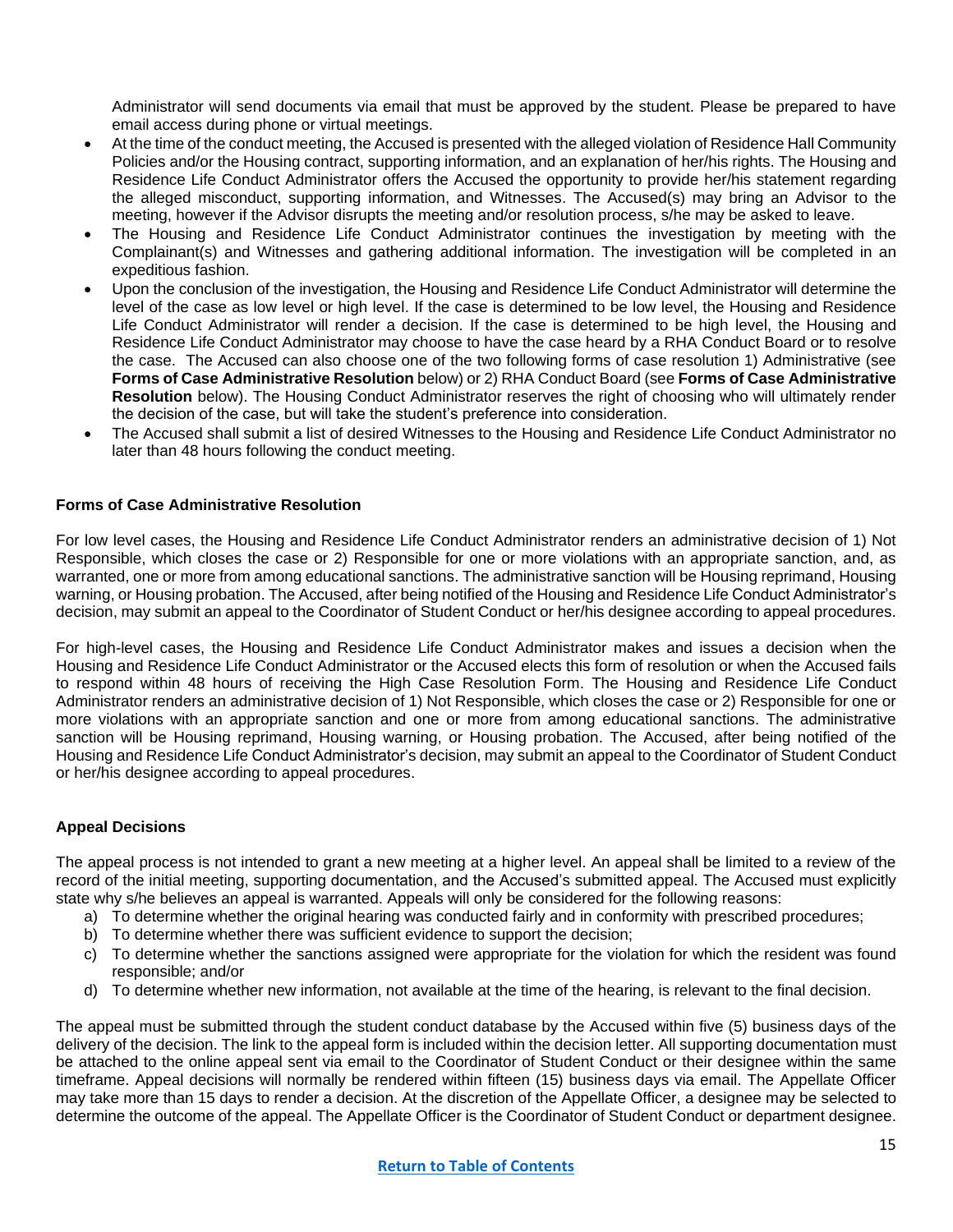Decisions of the Appellate Officer go into effect immediately. The Appellate Officer is authorized to take one of the following actions:

- Dismiss the appeal for failure to state valid reasons;
- Find no error and uphold the original decision;
- Uphold the original decision, but modify the violations, sanctions and supplementary requirements;
- Overturn the original decision; or
- Remand the case of the original Housing and Residence Life Conduct Administrator or the RHA Conduct Board.

The decision of the Appellate Officer is the final decision for the case. The Accused shall not be entitled to any further appeals.

#### **RHA Conduct Board**

The Department of Housing and Residence Life believes that residents should be held responsible for their actions. Moreover, in a community environment, peers should have a voice in addressing any individual or group behaviors that are incongruent with the policies set by the Institute and Department of Housing and Residence Life. A student conduct system has been created in which accused residents may represent themselves and community members may decide both responsibility and sanctions, if applicable. To ensure that this system is administered by residents for residents, the Department of Housing and Residence Life follows a set of procedural regulations created in conjunction with the Georgia Tech Residence Hall Association (RHA). RHA is a student organization charged with the responsibility to represent residents within the residential facilities. It is important to note that the student conduct system is not the same as the legal system and incorporates different standards and procedures. The RHA Conduct Board is a peer group, which adjudicates violations of the Housing contract and serves as the Judicial/Conduct Branch of RHA.

Composition and Selection of RHA Conduct Board(s)

- A hearing board will be formed and trained at the beginning of each academic year with ongoing training and recruitment each semester.
- A quorum will consist of six (6) Justices, one Chief Justice, and one representative of the Executive Director of Housing and Residence Life.
- Justices shall be recruited at the discretion of the Chief Justice and the Board's Advisor.
- No member of the Conduct Board may be a standing member of the RHA Executive Board.
- Members must reside in Georgia Tech Housing.

#### Duties and Responsibilities of the Chief Justice

- Serve as the chief administrative officer for the Conduct Board.
- Inform Justices of upcoming hearings.
- Responsible for the attendance of the conduct board members required for quorum.
- Presides over regular hearings of the Conduct Board and will be responsible to assure that a fair, reasonable, and orderly peer hearing is conducted.
- Turns the decision report to the Advisor of the Conduct Board and maintains the confidentiality of the hearing.
- Coordinates sanctioning, writes follow up letters, and forwards the letters to all involved which may include the Accused, people overseeing sanction completion, and the appropriate Residence Life professional staff.
- Processes all notification forms for cases to be brought before the Conduct Board, which includes notices to the Accused, Witnesses, and reporting Housing and Residence Life staff.
- Serves as chief representative for the Georgia Tech Residence Halls in matters concerning the student conduct system and resident rights.
- Represents Georgia Tech at student and professional meetings concerning student conduct systems.
- Calls and presides over special meetings of the RHA for purposes of removal hearings for executive officers, as prescribed in the RHA constitution and by-laws.
- The Chief Justice will be appointed before the first Legislative Council meeting of the fall semester.

Decisions of the RHA Conduct Board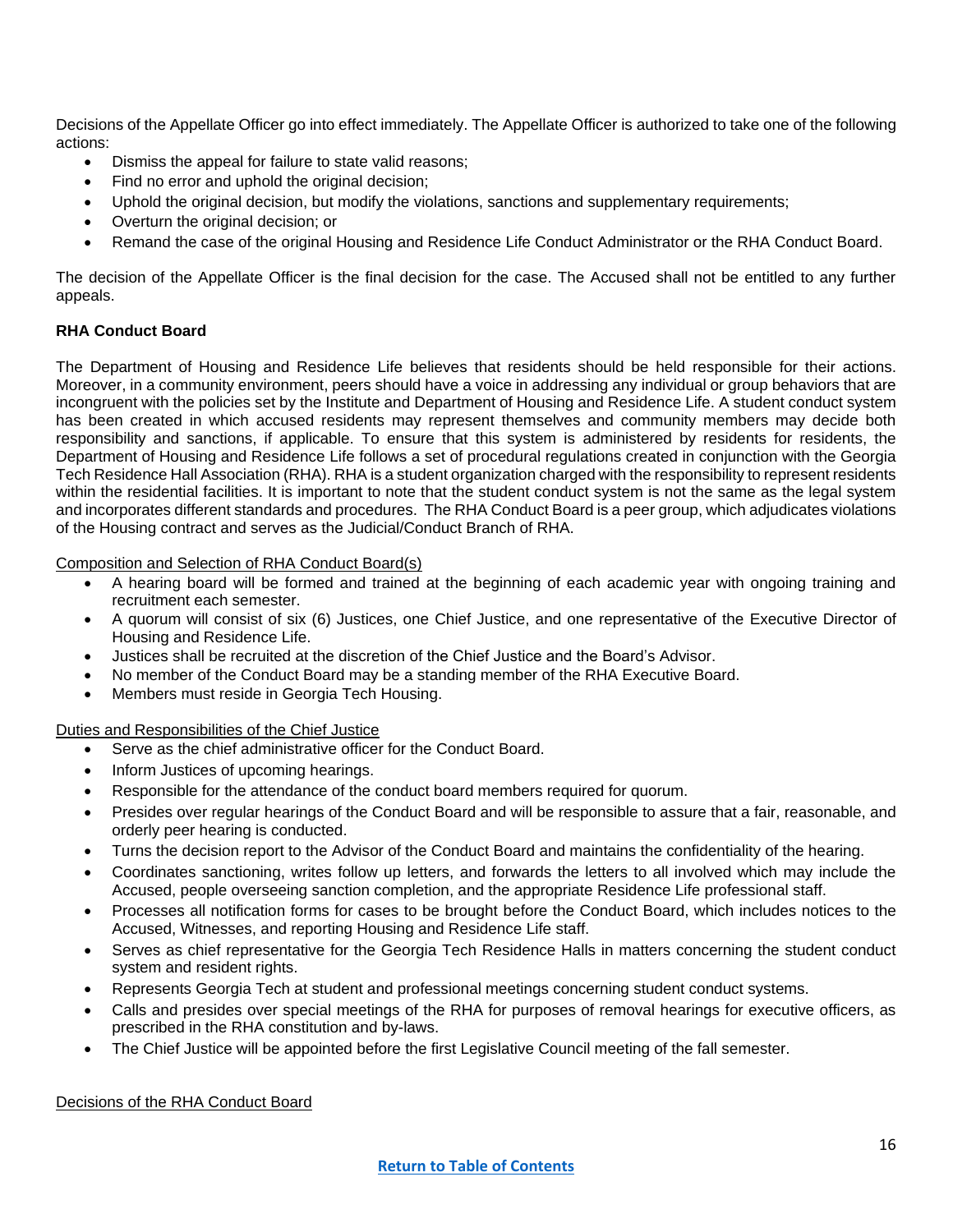Decisions will be found by a majority vote. In the case of a tie, the Chief Justice will have the deciding vote. Decisions are recommendations to the Coordinator of Student Conduct or her/his designee.

#### Tenure of RHA Conduct Board Members

All RHA Conduct Board Members, including the Chief Justice, shall serve one-year terms. A member shall resign immediately upon becoming a Housing and Residence Life staff member or if s/he moves out of Georgia Tech Housing.

#### Decisions and Sanctions for the RHA Conduct Board

The RHA Conduct Board is convened when either the Housing and Residence Life Conduct Administrator or the Accused elects this form of resolution and used only for high-level cases. The RHA Conduct Board, after convening a hearing, recommends a decision to the Coordinator of Student Conduct or their designee. The Coordinator of Student Conduct or his or her designee, after reviewing the case, renders a decision of 1) Not Responsible, which closes the case or 2) Responsible for one or more violations with an appropriate administrative sanction and one or more from among the educational sanctions. The administrative sanction will be Housing reprimand, Housing warning, or Housing probation. The Accused, after being notified of the decision, may submit an appeal to the Assistant Director of Residence Life for Staff and Community Development or her/his designee according to appeal procedures.

#### Scheduling of RHA Conduct Board Hearing

After the case is forwarded to a RHA Conduct Board, the Complainant(s) and the Accused(s) will be notified of available dates and times for a hearing. The Accused may indicate preferences from among the available dates and times, which will be considered by the Coordinator of Student Conduct or department designee if received within three (3) business days. This official notice will be provided at least five (5) business days prior to the hearing and will include the time, date, and location of the hearing. In addition, the notice will specify the Complainant(s), Witnesses, and nature of the alleged misconduct. The Accused may waive the notification timeline in order to expedite the hearing process. Upon request, the Accused may meet with a Housing and Residence Life Conduct Administrator and/or the Chief Justice to review information and hearing procedures.

#### Hearing Participants and Attendees

- RHA Conduct Board hearings shall ordinarily be closed except for the Accused(s), the Complainant(s), Advisor(s), and Witnesses. Exceptions may be made at the discretion of the Chief Justice. Witnesses are allowed at the discretion of the Chief Justice. The Chief Justice may excuse any person, including the Accused, who disrupts a hearing.
- An Accused who fails to appear after proper notice will be deemed to consider themselves as not responsible to the charges against him/her and to have exercised the right to remain silent without prejudice. At the discretion of the Chief Justice, the hearing may be conducted in the absence of the Accused(s) and all the information regarding the alleged misconduct shall be presented and considered.
- The Complainant(s) and Accused(s) have the right to be accompanied by an Advisor. The Complainant(s) and/or Accused(s) should select an Advisor who can attend the hearing at the scheduled date and time. Delays are not usually granted due to the scheduling conflicts of an Advisor. The Accused(s) must notify the Coordinator of Student Conduct or department designee at least 72 hours prior to the hearing of any witnesses and/or Advisors s/he is bringing.
- Subject to the Chief Justice's control of the hearing, the Complainant(s), Accused(s) and their Advisors, shall be allowed to attend the RHA Conduct Board hearing, but shall not be allowed to attend Board deliberations.
- In RHA Conduct Board hearings involving more than one Accused, the Coordinator of Student Conduct or department designee may permit the RHA Conduct Board hearings concerning each student to be conducted either separately or jointly.
- A maximum of two (2) character witnesses will be allowed in a hearing.
- All other witnesses must have direct knowledge or information that will assist the RHA Conduct Board in determining the facts of the case.

#### Hearing Procedures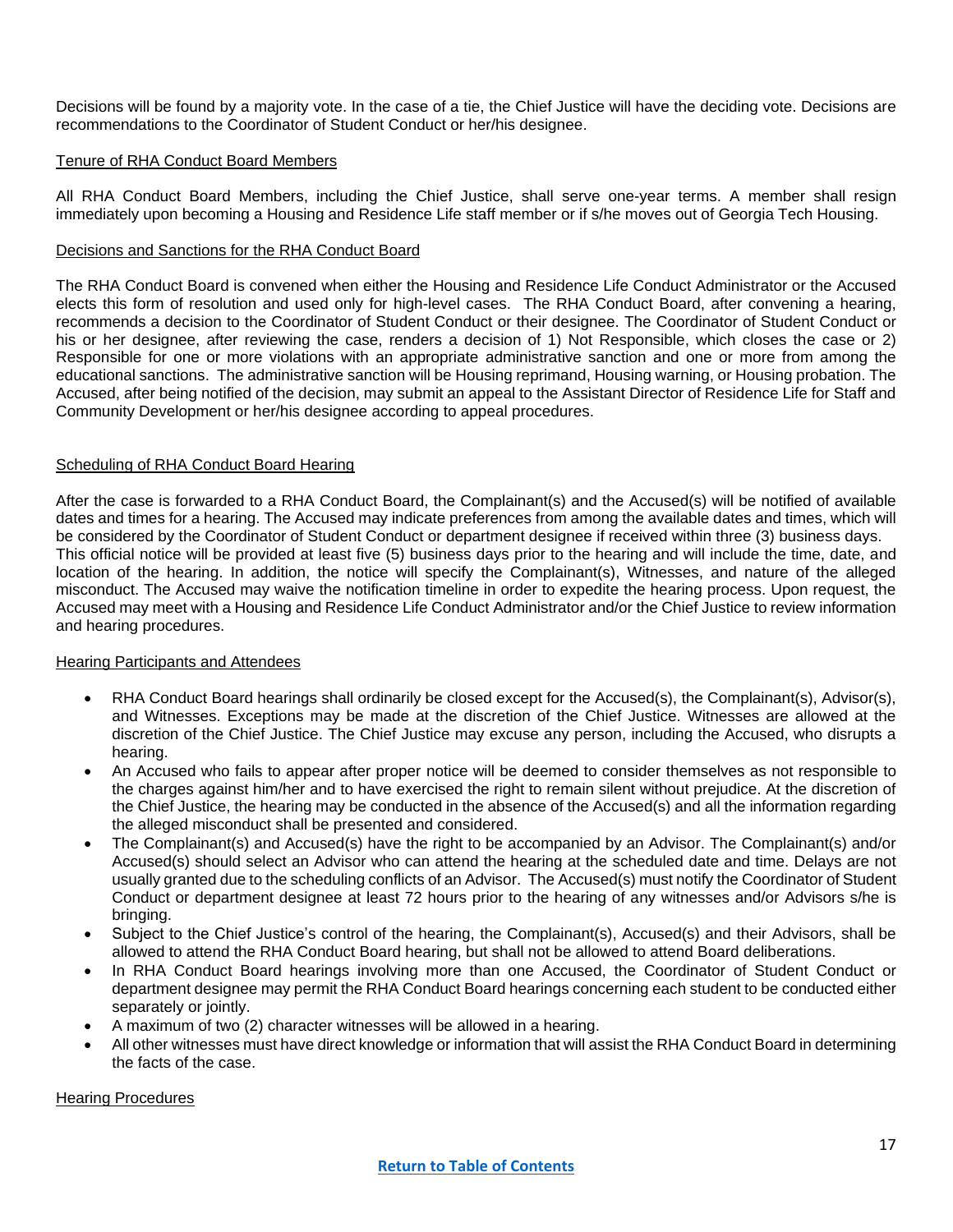- The Chief Justice shall exercise control over the proceedings to achieve orderly completion of the hearing.
- Advisors are restricted to private communications with their advisee(s). Any communication by the Advisor that is audible to the RHA Conduct Board may be viewed by the Chief Justice as disturbing the hearing.
- All questions by the Complainant(s) and Accused(s) must be directed to the Chief Justice, rather than to the Witness directly. Questions of whether potential information will be received shall be resolved at the discretion of the Chief Justice.
- In addition to the investigatory packet provided by the Coordinator of Student Conduct or department designee, the RHA Conduct Board, at the discretion of the Chief Justice, may accept additional pertinent information and testimony (including impact statements). Any letters of recommendation submitted by the Accused will be admitted for consideration at the discretion of the Chief Justice and, if admitted, will be viewed only during panel deliberations.
- All procedural questions arising during the meeting are subject to the final decision of the Chief Justice.
- The RHA Conduct Board's standard of proof shall be a Preponderance of the Evidence.
- The RHA Conduct Board in consultation with the Coordinator of Student Conduct or their designee may reasonably accommodate concerns for the personal safety, well-being, and/or fears of confrontation of the Complainant(s), Accused(s), and/or Witnesses during the meeting.
- The RHA Conduct Board shall make a summary transcription of the proceeding, which will serve as the official record of the hearing. No other recording will be permitted. The Accused or the Complainant may request a copy of the recording upon payment of the cost to reproduce the recording, or may listen to the original recording in a location designated by the Coordinator of Student Conduct or department designee at no charge. The record shall be the property of the Institute.

#### **Conduct Sanctions**

Sanctions are provided when the Accused is found responsible for one or more violations of the Residence Hall Community Policies and/or the Housing Contract. Sanctions are determined by the severity of the case and the student conduct history of the Accused(s). A student found responsible for a violation will receive an administrative and educational sanction as part of the conduct process. Below are descriptions of potential sanctions assigned to residents found responsible for violating Residence Hall Community Policies:

Housing Reprimand is usually assigned to less severe policy violation. The resident is reminded that his or her future conduct in Housing must reflect better judgment.

Housing Warning is a strong written warning that should the resident become involved in other violations of Housing or Institution policy, the resident can expect more severe disciplinary action.

Housing Probation means that any further housing or Institute conduct violations within housing will likely cause a resident's removal from Housing. Probation may include, but is not limited to, revocation of all hall privileges including the right to hold Hall Council office, participate in hall activities, open house, Hall Councils or committees. Probation is for a specific period of time.

Housing Contract Cancellation involves severe or repeat behavior issues, which merits the resident's removal from Housing. In unusual cases where a violation is so serious or a resident's presence is considered of danger to either themselves or any other member of the Georgia Tech community, a resident may be required to vacate their space in the residence hall immediately. In either case, all rent moneys or deposits paid shall be considered forfeited and a recommendation may be made to the Dean of Students for the suspension of the student from Georgia Tech.

Denial of re-contracting is used in cases that occur close to the end of the semester and/or a hearing may not be possible due to impending exams and breaks, a student may be denied the privilege to re-contract for campus housing for the subsequent semester or school year.

Removal from the Residence Hall Housing system is issued where a violation is so serious or a student's presence is considered a clear and present danger to either her/himself or any other member of the Georgia Tech community, a student may be ordered to vacate her/his space in the residence hall immediately. In such a case, all rent moneys or deposits paid shall be considered forfeited.

Relocation of the resident is issued for cases where a violation is so serious a student's presence is considered to be disruptive to the residential hall community, a student may be relocated to another building within the residence hall housing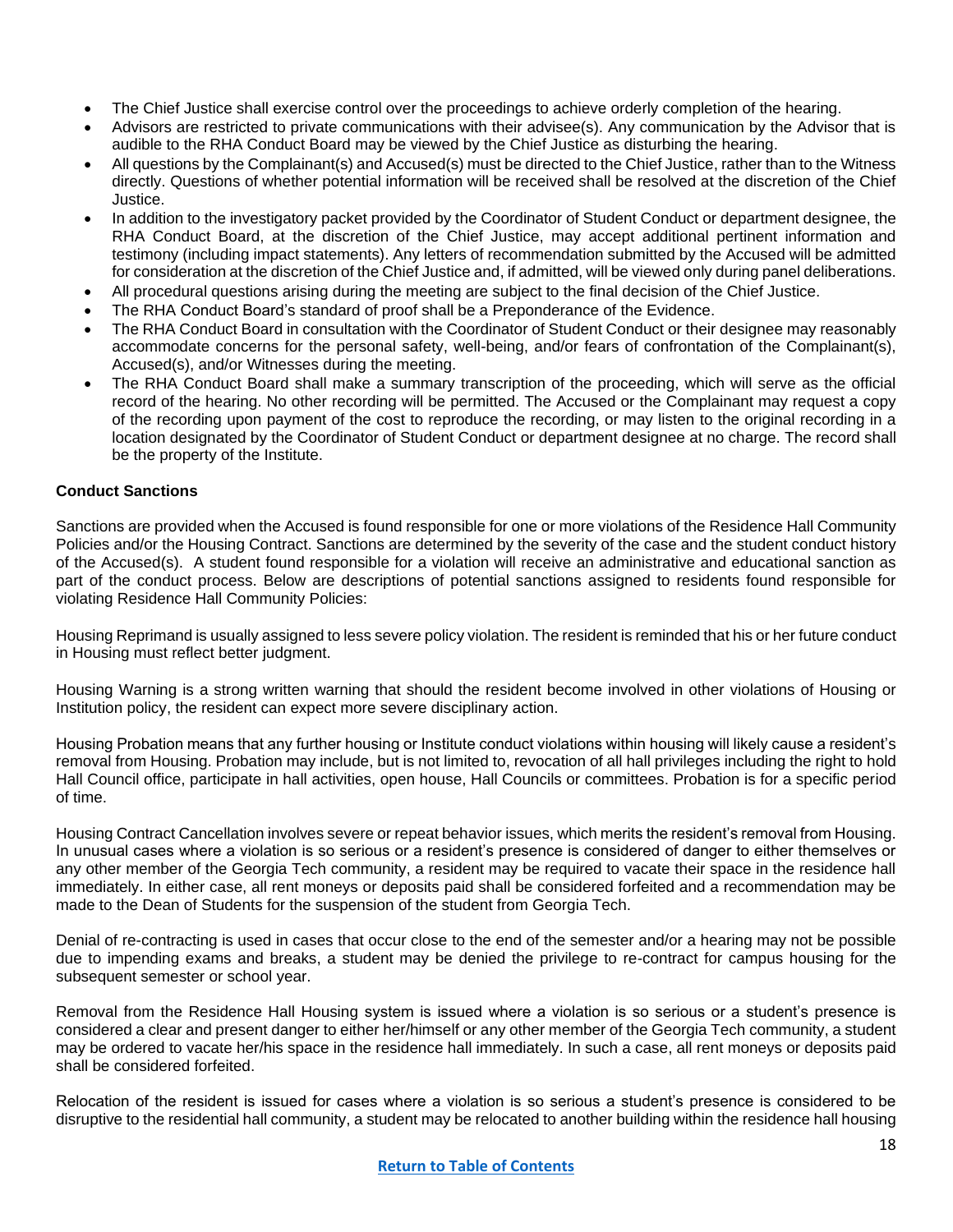system. In such a case, the student will not be allowed to enter the previous residence hall in any capacity (as a guest/visitor or to attend a program/event) for a stipulated period of time.

Restitution is reimbursement of expenses to a department or office at the Institute that has incurred damages to property. Restitution is limited to exact amount of the damage incurred.

Fee is monetary amount paid to the Institute for participating in an administrative sanction. Fees are associated with the administrative sanctions of the Institute's Alcohol and Other Drug Sanctioning Model.

Educational sanctions may include community service, a reflection paper, and/or intentional efforts to educate others on Housing policy. The purpose of educational requirements is to provide an additional educational opportunity for residents involved in conduct cases.

Additional requirements may be assigned to a student as part of the sanctions portion of the conduct process.

#### **Record Keeping and Release of Information**

Student conduct records of residents found responsible of violating Housing policy are retained for seven (7) years from the date of the contract. Student conduct records containing records of cancellation of a student's Housing contract will be permanently retained. A case referral results in the creation of a student conduct file in the name of the Accused. This file shall be voided if:

- The student is found not responsible for the violation(s), or
- The case is determined to be an informational file only. An informational file is not included in background checks, but can be used in future sanctioning if the behavior continues.

The complete student conduct file will be forwarded to the Office of Student Integrity when a resident's case is heard by this office.

#### **Release of Information**

Student conduct records shall be governed by the Family Educational Rights of Privacy Act 20 U.S.C. & 1232g.

#### **Parental Notification**

Parents of residents under the age of 21 may be notified when a resident is found responsible for violating the alcohol and drug policies when either of the following occurs:

- A resident endangers her/himself or others while under the influence of alcohol or other substances. Specific instances include, but are not limited to driving under the influence, fighting, alcohol poisoning, becoming sick in the residence hall from alcohol consumption, and hospitalization.
- When a Housing and Residence Life Conduct Administrator determines that any future violations of Housing or Institute will likely result in removal from Housing.

## <span id="page-18-0"></span>**Residence Hall Community Policies**

#### **I. Alcohol**

Residents who are of legal drinking age (21) may possess and consume alcoholic beverages, but only as a private activity in their own private living areas (room and/or suite/apartment). Residents are legally responsible for their actions in all mental and physical conditions including those induced by alcoholic beverages. Residents who display intoxicated behaviors (examples may include glazed eyes, stumbling, and slurred speech) that make it reasonable to believe they consumed alcohol, or residents who require assistance due to consumption of alcohol, shall be subject to student conduct action. Also, refer to the Georgia Tech Alcohol and Drug Policy. Georgia Tech also prohibits the following: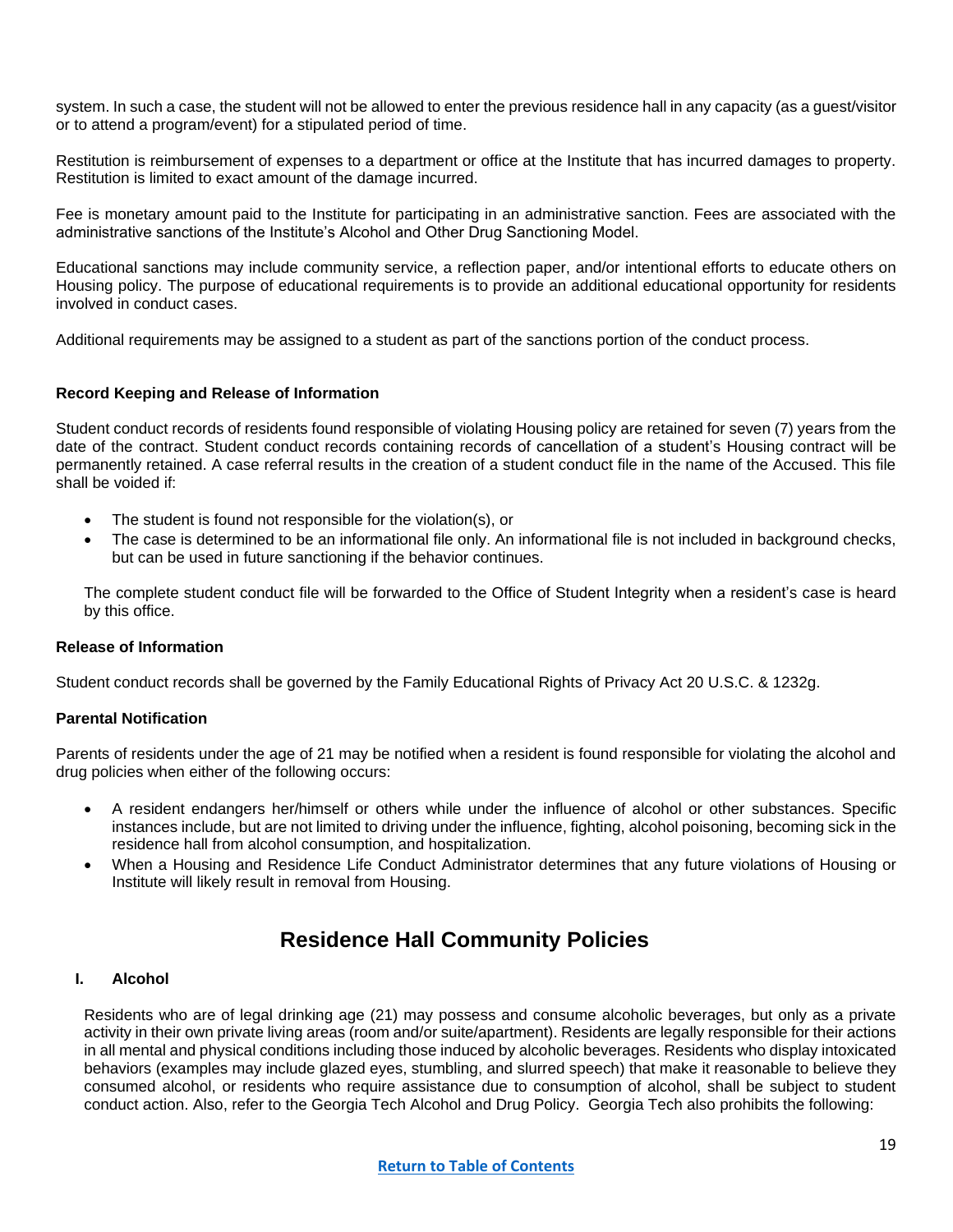- **A.** The use/possession of alcohol by anyone under the legal drinking age of 21.
- **B.** The transport, possession and/or consumption of alcohol in opened containers in any public area including any property that surrounds a residence hall.
- **C.** The manufacture or sale of alcohol.
- **D.** Failure to abide by the Institute's policy on student organization use of alcohol.
- **E.** Disorderly conduct associated with the use of alcoholic beverages.
- **F.** Behavior, while under the influence of alcohol, that endangers any person.
- **G.** Providing alcohol to anyone under the legal drinking age of 21.
- **H.** Common containers (such as kegs, party balls, trash cans, etc.). Beverages must be used in individual containers.
- **I.** The possession or presence of empty alcohol containers in rooms where any resident is under the age of 21, even if the alcohol container is intended for decoration.
- **J.** The policy prohibits residents and non-residents from consuming or possessing alcohol in the room or common areas where an underage (21) resident(s) or non-resident(s) is present. If an underage resident or guest is present, of age residents and/or non-residents may consume alcohol only in the private bedroom where the resident(s) and individuals of the bedroom are of legal drinking age. Students who are of legal drinking age (21), but live with underage students (under 21) in the same bedroom, must ensure that underage residents or guests do not gain access to alcohol the of age resident possesses or owns.

#### **II. Damage to Property**

The Department of Housing and Residence Life expects all residents to take ownership for their living area by properly caring for, maintaining, and respecting Housing, Institute and state property. Residents will be charged with the cost of restoring to its proper condition any property, which through their negligence or misuse has been damaged or is missing. All such damages should be reported to a Housing and Residence Life staff member. When individual responsibility cannot be assigned, the members of the group to whom a space has been assigned or property supplied may be charged (as individuals) for the cost of repairs or replacement, and may be subject to disciplinary action. Also, refer to the Housing Contract for collective liability. The following are considered damage to property:

- **A.** Destroying, removing and/or vandalizing individual or Institute property, equipment or furnishings including but not limited to plants, window screens, pictures, public space furniture, hallways, walls, elevators, fitness center equipment, and individual room furniture.
- **B.** Tampering with television, Ethernet and/or telephone equipment in the residential areas.

#### **III. Disorderly Conduct**

The Department of Housing and Residence Life strives to facilitate the development of responsible communities in and around the residential facilities. To this end, the following are defined as disorderly conduct:

- **A.** Disrupting any student's attempt to study or sleep and/or disrupting residential activities. This includes the violation of noise policies.
- **B.** Impeding vehicular traffic on or near the residential facilities.
- **C.** Disrupting and/or obstructing administrative functions by blocking reasonable access to or exit from any residential facility or building on campus.
- **D.** Behaving in a publicly lewd or indecent manner in any campus area.
- **E.** Scaling building exteriors or accessing unauthorized areas including, but not limited to attics, roofs, utility rooms, ledges and windows.
- **F.** Shouting out of the windows of our residential facilities.
- **G.** Playing sports or using sport equipment in the hallways or common areas (examples include but are not limited to Frisbees, footballs, golf balls, basketball, baseball, and softball)
- **H.** Engaging in activity of any nature that leads to the disruption to the community or a resident.

#### **IV. Drug Use**

Georgia Tech and the Department of Housing and Residence Life prohibit: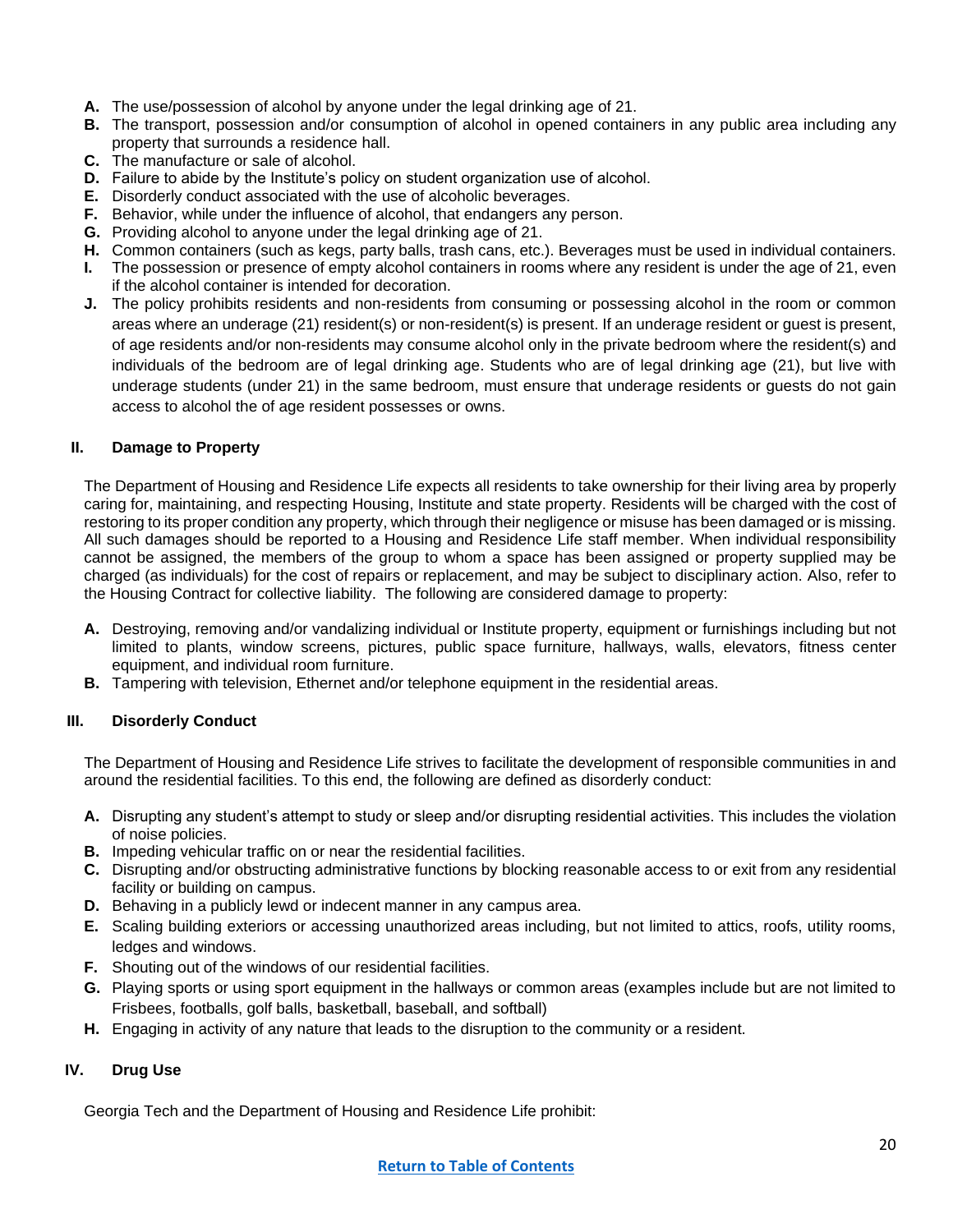- **A.** Selling, possessing, furnishing, or using any substance currently classified as a dangerous drug by the Georgia Controlled Substance Act or classified as illegal by state or federal law.
- **B.** Possession of paraphernalia used for drug use.

#### V. **Harm to Persons and Harassment**

Violations include:

- **A.** Placing another person in reasonable fear of their personal safety through words or actions directed at that person, or substantially interfering with the working, learning, or living environment of that person.
- **B.** Unjustifiably pushing, striking, or otherwise intentionally causing reasonable apprehension of such harm to any person.
- **C.** Behavior that endangers any person(s), including self.

#### **VI. Keys and Access Cards**

Residents are responsible for the safety of their room keys and other access materials. Thus:

- **A.** Residents may not loan, duplicate, misuse, or give their residence hall keys or access cards to anyone at any time.
- **B.** Loaner Keys and staff response to lock outs are provided for safety and customer service. A student may not check out a loaner key or call for a staff response to a lock out more than three times per semester.

#### **VII. Noise and Quiet Hours**

All Residents are expected to respect the rights of others by refraining from making loud noises or causing other disturbances that interfere with study or sleep. The right to have a quiet environment supersedes the right to make noise.

- **A.** All residents are expected to respect 24-hour courtesy hours. If a student makes a reasonable request of another student to be less noisy, that student should comply. No disturbing or unreasonable noise should be heard outside of a student's room/suite/apartment. Noise generated by activities in common areas is acceptable provided it is associated with the area's intended purpose.
- **B.** Campus-wide Quiet Hours are 10pm until 10am Sunday through Thursday and 12am until 10am Friday and Saturday. Changes to Quiet Hours can be voted on by Hall Council members, but **changes can only increase the number of quiet hours, not decrease them.** Until this occurs, Campus-wide Quiet hours will be in effect.
- **C.** During exam periods, Quiet Hours are extended to 24 hours. This regulation also applies to areas outside the residence halls, residence hall lobbies and common spaces.
- **D.** In the event that a person or a group makes a disturbance, staff will ask persons to disperse and may seek disciplinary action against violators. Examples of a disturbance include but are not limited to game playing, high volume on TV/stereo, yelling loudly, and/or the playing of musical instruments.

#### **VIII. Official Requests**

Residents are expected to comply with and respond appropriately to the reasonable and lawful requests of Institute officials in the performance of their duties. Violations include:

- **A.** Failure to comply with official requests made by Residence Hall Staff, GT Police, and/or other emergency personnel.
- **B.** Failure to provide proper identification when asked.
- **C.** Giving false and/or inaccurate information.
- **D.** Use or possession of fake identification.
- **E.** Harassing and/or verbal abuse of staff members.
- **F.** Pets

Housing does not permit residents to have pets, other than harmless aquatic fish. The fish can reside in an aquarium no larger than 10 gallons in our residential facilities. This does not apply to emotional support and service animals that have been approved by the Office of Disability Services. Animals registered by the Georgia Tech Office of Disability Services, such as seeing-eye dogs, are the only exceptions.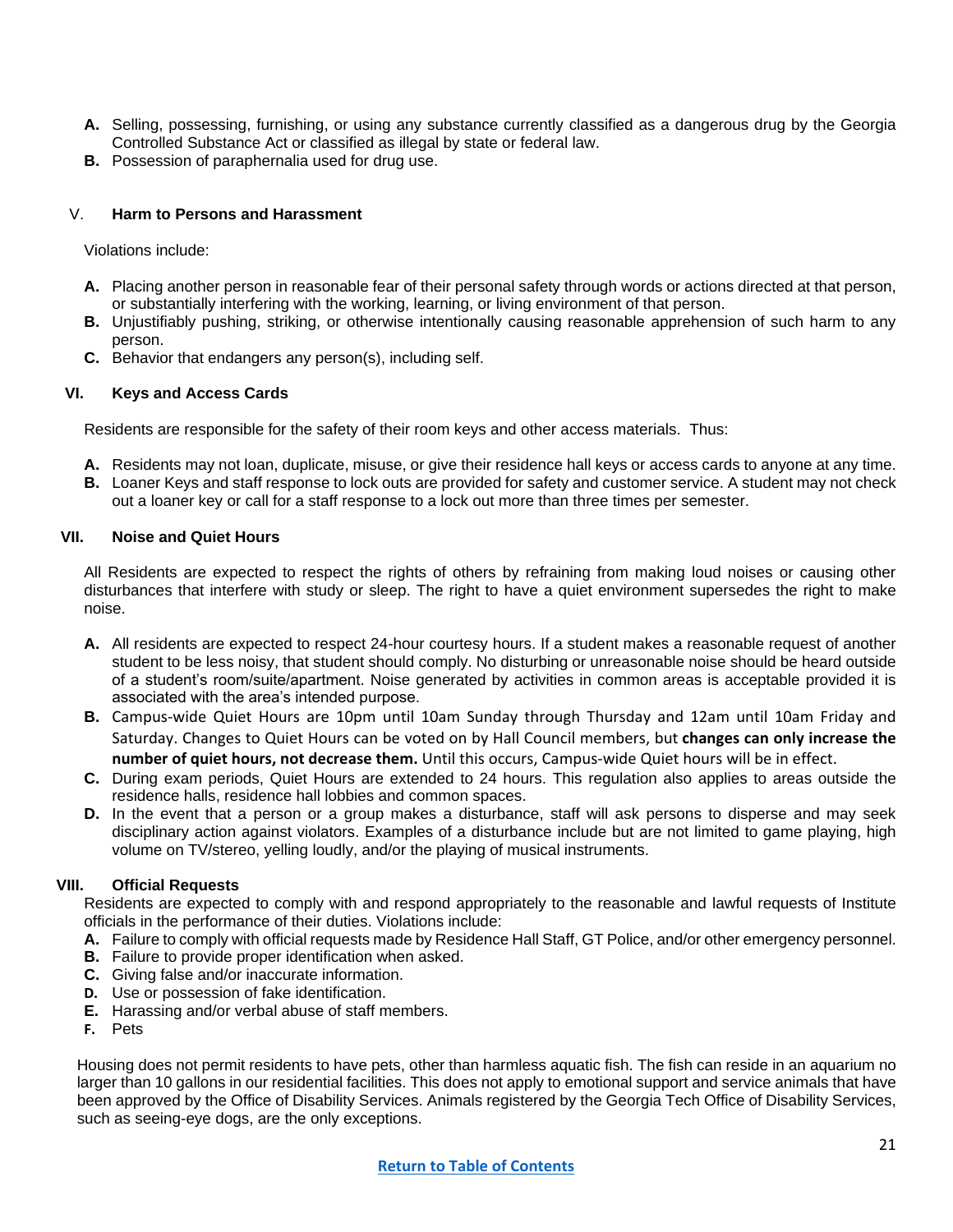Violations Include:

**A.** Lack of adherence to the [Georgia Institute of Technology Service and Emotional Support Animal: Student's](http://housing.gatech.edu/sites/default/files/documents/policies/housing_service_and_emotional_support_animal_students_responsibilities_and_guidelines_agreement_a.pdf)  [Responsibility and Guidelines Agreement](http://housing.gatech.edu/sites/default/files/documents/policies/housing_service_and_emotional_support_animal_students_responsibilities_and_guidelines_agreement_a.pdf)

#### **IX. Tobacco Products**

Georgia Tech is a tobacco-free campus in adoption of the Georgia Board of Regents' tobacco and [Smoke-Free Campus](https://www.usg.edu/policymanual/section6/C2663)  [Policy.](https://www.usg.edu/policymanual/section6/C2663) The goal of this policy is to protect and improve the health, comfort and environment of students, employees and any persons occupying University System of Georgia (USG) campuses. Georgia Tech supports healthy lifestyles but understands that using tobacco is a personal choice. The Tobacco-Free Campus Policy does not require residents to quit using tobacco; however, the policy does prohibit the use and possession of tobacco products. "Tobacco Products" is defined as cigarettes, cigars, pipes, all forms of smokeless tobacco, clove cigarettes, and any other smoking devices that use tobacco, such as hookahs, or simulate the use of tobacco, such as electronic cigarettes.

#### **X. Solicitation**

The Department of Housing and Residence Life prohibits any and all solicitation in all residential facilities, unless explicitly authorized by the Department of Housing and Residence Life. This includes but is not limited to, the posting of unauthorized advertisements, door-to-door, and phone solicitation. Providing access to solicitors either physically and/or electronically is prohibited. Information for posting is approved by the Director of Residence Life. The Executive Director of Housing and Residence life or the appointed designee must approve any other solicitation.

#### **XI. Safety and Security Procedures**

In order to promote the safety and security of building occupants, these behaviors are prohibited:

- **A.** The misuse fire-safety equipment, including but not limited to fire extinguishers, hoses, horns, bells, conduit sections, alarm-pull trigger devices, pulling fire alarms, fire sprinklers, central-relay control bases, and glass covers for fire extinguishers.
- **B.** The misuse of safety equipment, including but not limited to ground level security screens or roof access doors (except in cases of emergencies), removing insect screens or tampering with window or door hardware.
- **C.** Entering or exiting an "emergency exit only" door during a non-emergency situation.
- **D.** Damaging or removing window stops from any building.
- **E.** Starting a fire.
- **F.** Obstructing entryways, hallways, sidewalks, or stairwells that might impede the evacuation from a building during an emergency.
- **G.** Securing bicycles to hand rails in stairwells or any other indoor or outdoor residential location that might impede the evacuation from a building during an emergency.
- **H.** Possessing of chemicals or substances which are potentially dangerous or highly flammable, including but not limited to gasoline, propane, lighter fluid, and torches.
- **I.** Throwing or projecting any object or liquid into or out of windows.
- **J.** Leaving a cooking appliance on and unattended.
- **K.** Failing to vacate the building when the fire alarm system is activated.
- **L.** Propping exterior entrance doors.
- **M.** Affixing, propping, or placing objects on the exterior of the building (but not limited to satellite dishes, plants, lights and/or holiday decorations). This includes hanging objects out of windows or other unauthorized displays on state property.
- **N.** Storing property on exterior window ledge, or entering/exiting a building through an exterior window ledge except in case of an emergency.
- **O.** Allowing non-residents access to the building (tailgating or piggy-backing).
- **P.** Leaving, placing, or disposing of trash in the hallway or other common areas of a residential building.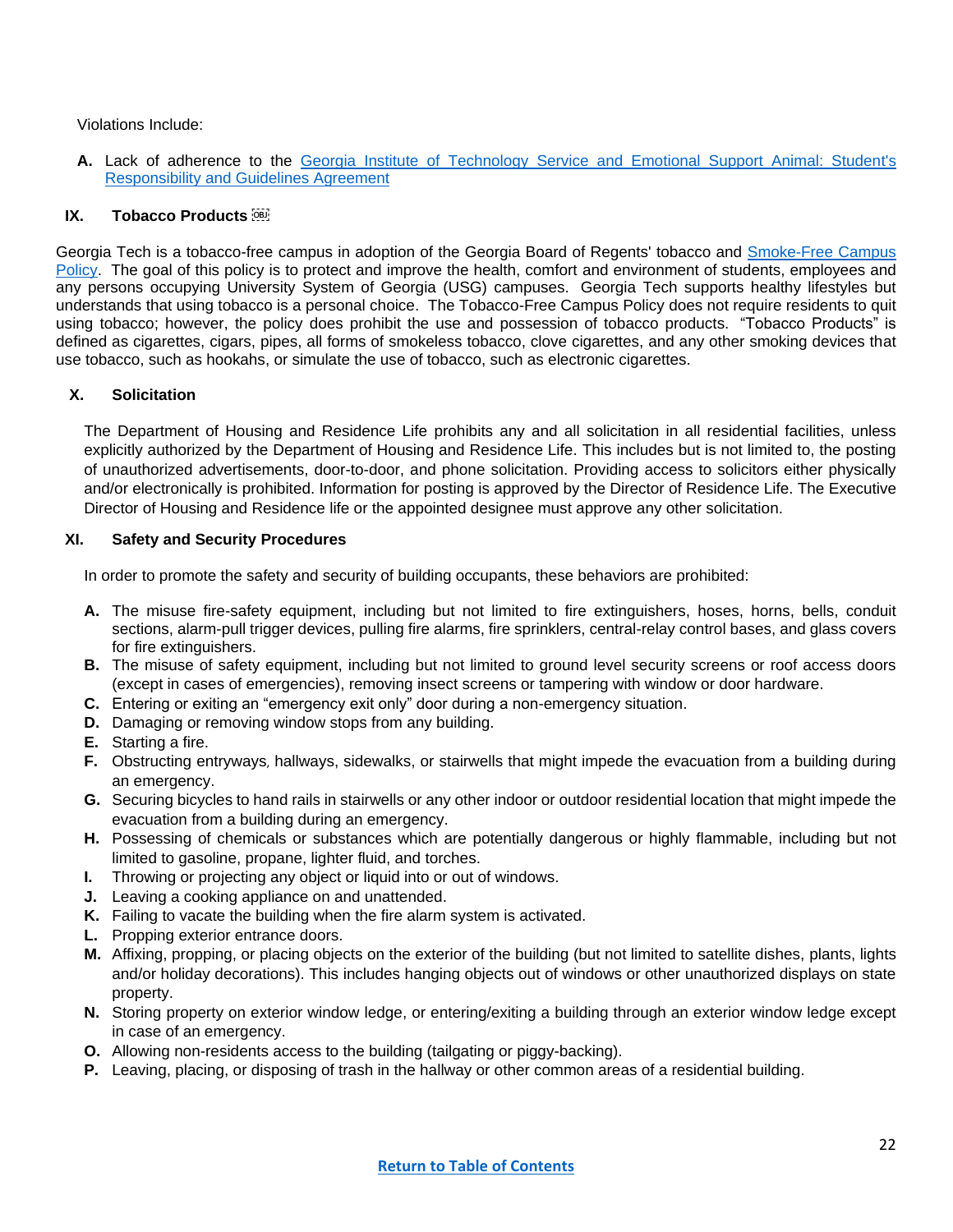**Q.** Storing, leaving, possessing or placing motorcycles, mopeds, or other gasoline or battery operated (including, without limitation, dockless vehicle, hovercraft, moped, scooter, skateboard etc.) means of transportation in bike racks, bike rooms, bike storage, buildings, or rooms.

#### **XII. Room Personalization and Safety Procedures**

Residents are encouraged to personalize their rooms and make them feel as comfortable as possible. However, to ensure the safety and security of all residents, occupants are expected to comply with the Department of Housing and Residence Life's Fire Safety regulations that are outlined above.

Also, the following behaviors are strictly prohibited:

- **A.** Using items that are potentially dangerous and/or flammable, including but not limited to: halogen-torchiere lamps, improper wiring, fireworks, the use of open flames (including candles, incense) and open element appliances, toaster ovens, toasters, air-fryers and deep fryers, instant pots/pressure cookers. Electrical items other than clocks, radios, stereo equipment, televisions, computers, or other low-wattage appliances. Microwave ovens must use less than 10 amps of power. Mini refrigerators must be 4.5 cubic feet or smaller.
- **B.** Creating or allowing excessive trash in a room or personal trash in common areas in or out of the building which could be considered hazardous to health and well-being of all residents. All trash should be disposed of in a designated dumpster, trash room (in North Avenue) or recycling bin.
- **C.** Possessing or using of a waterbed within any apartment, traditional, or suite-style building.
- **D.** Removing furniture in a room, bedroom, or living room. If a student wishes to supplement GT furnishings, they may do so only if the original furniture stays in the room.
- **E.** Constructing lofts or platforms in any residence hall space.

#### **XIII. Weapons**

Georgia Tech Housing regulations prohibit:

- **A.** Using of any weapon or object as a weapon that can cause bodily harm either to the bearer or another individual. The context in which a particular object was used will determine whether it is a weapon.
- **B.** Possession in the residential areas (this includes the residence halls and surrounding areas such as sidewalks, and parking garages) of any object designed to inflict injury. **\***Included in this category (but not limited to) are firearms, explosives, fireworks, incendiary devices, bows and cross bows, arrows, and bolts, pellet guns, B.B. guns, blow guns, stun guns, swords or other sharp blades, nun chucks, throwing stars, spear guns, tear gas, explosive chemicals, switch blades, paint ball guns, air soft guns, and ammunition associated with weapons. This list is not meant to be exclusive. The Department of Housing and Residence Life reserves the right to determine if an object is a weapon. Electroshock weapons (Tasers), meeting state Board of Regent specifications, are exempt from this policy.

#### **XIV. Wrongful Utilization of Goods, Services, or Information**

#### Violations include:

- **A.** Stealing from another person, group of people, the Department of Housing and Residence Life or Institute any property or services.
- **B.** Embezzling, defrauding or procuring any money, goods, or services under false pretense.
- **C.** Purchasing or receiving property, money or services knowing them to have been stolen or embezzled.
- **D.** Issuing a check knowing that it will not be honored when presented for payment.
- **E.** Unauthorized entry into a building, resident room/suite/apartment, office or other facility.
- **F.** Entering another student's assigned residential space without them present, whether through access or through knowledge of ability to access.
- **G.** Conveying false information for the purpose of cheating or defrauding any person or obtaining money, property or information to which the individual is not privileged or entitled.
- **H.** Theft or unauthorized possession of personal or institute property is prohibited.
- **I.** Unauthorized use of information technology, per Georgia Tech's Office of Information Technology policies.
- **J.** Failing to abide by the Housing Space Reservation policy.

#### XV. **Visitation/Guest and Residential Escort Policies**